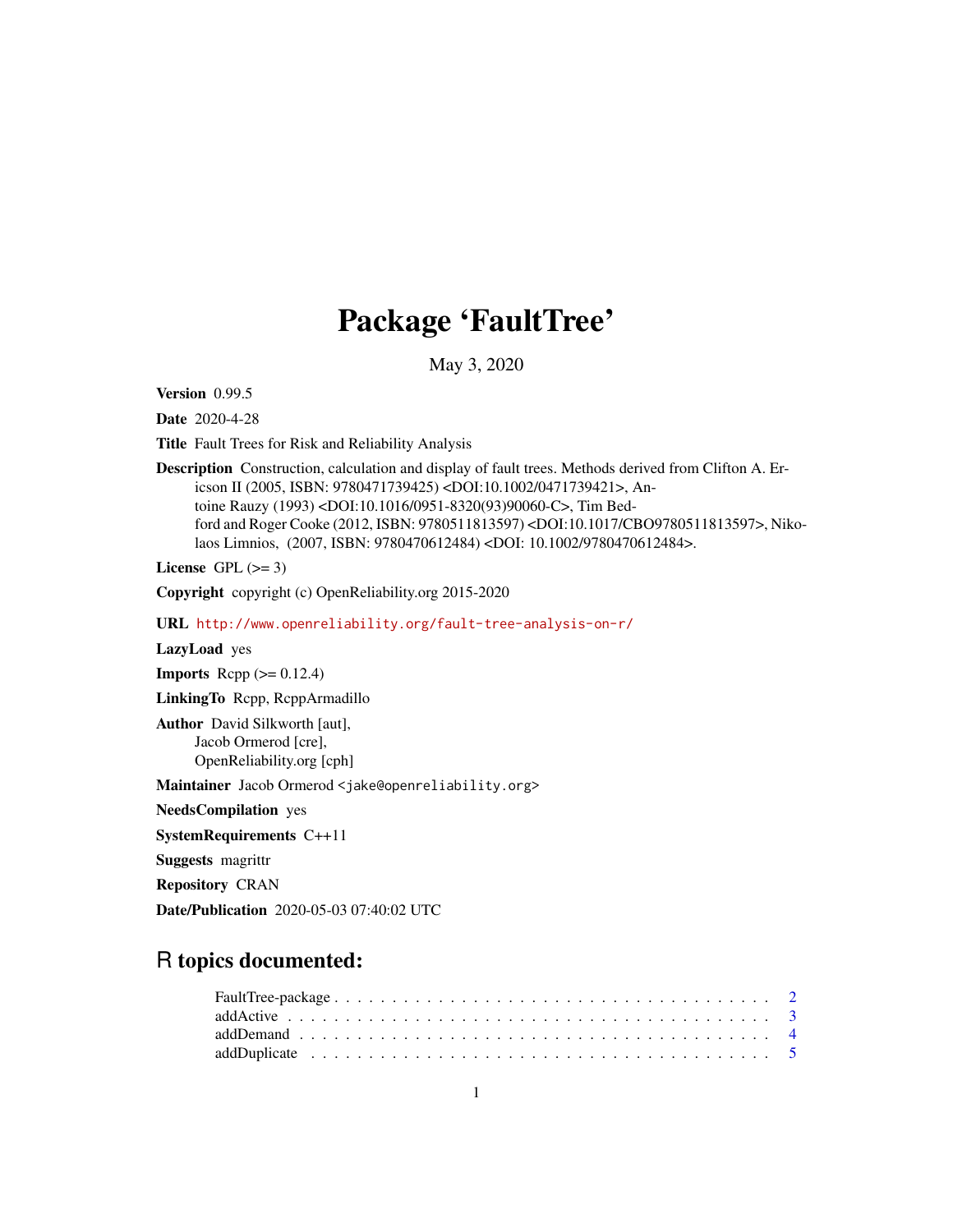<span id="page-1-0"></span>

|       | - 9 |
|-------|-----|
|       |     |
|       |     |
|       |     |
|       |     |
|       |     |
|       |     |
|       |     |
|       |     |
|       |     |
|       |     |
|       |     |
|       |     |
|       |     |
|       |     |
|       |     |
|       |     |
|       |     |
| Index | 28  |

FaultTree-package *Fault Trees for Risk and Reliability Analysis*

# Description

A package for constructing,calculating and displaying fault trees.

# Introduction

FaultTree provides functions for building tree structures as dataframe objects. The fault tree incorporates logic nodes (primarily AND and OR) which process input and may direct output "upwards" through the tree structure. Data is entered through component entries. Component event entries may be active (failures immediately revealed) or dormant (failures remain hidden until activation or inspection). The fault tree may also accept pure probability or pure demand input components.

# Author(s)

David J. Silkworth

Maintainer: Jacob T. Ormerod <jake@openreliability.org>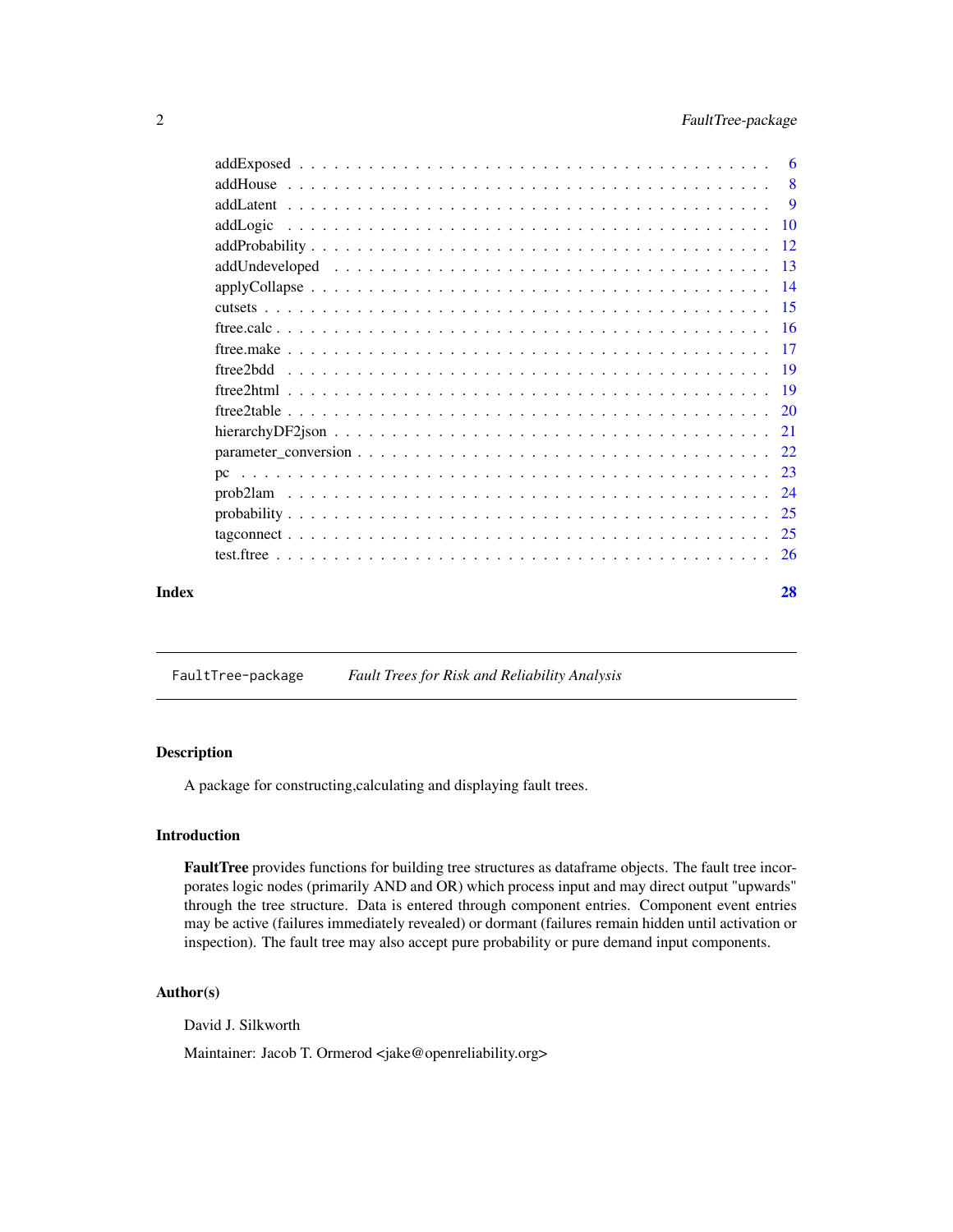#### <span id="page-2-0"></span>addActive 3

#### References

Ericson, Clifton A. II (2011) Fault Tree Analysis Primer CreateSpace Inc.

Nicholls, David [Editor] (2005) System Reliability Toolkit Reliability information Analysis Center O'Connor, Patrick D.T. (1991) Practical Reliability Engineering John Wiley & Sons

Vesely, W.E., Goldberg, F.F., Roberts, N.H., Haasl, D.F. (1981) Fault Tree Handbook U.S. Nuclear Regulatory Commission

Vesely, W.E., Stamatelato, M., Dugan, J., Fragola, J., Minarick, J., Railsback, J. (2002) Fault Tree Handbook with Aerospace Applications NASA

Doelp, L.C., Lee, G.K., Linney, R.E., Ormsby R.W. (1984) Quantitative fault tree analysis: Gate-bygate method Plant/Operations Progress Volume 3, Issue 4 American Institute of Chemical Engineers

addActive *Add an Active Component Event*

# Description

Modifies an existing fault tree with the addition of an active component event.

#### Usage

```
addActive(DF, at, mttf, mttr, display_under=NULL, tag="", label="",
name="",name2="",description="")
```

| DF                | A fault tree dataframe such as returned from ftree make or related add func-<br>tions.                                                 |
|-------------------|----------------------------------------------------------------------------------------------------------------------------------------|
| at                | The ID of the parent node for this addition.                                                                                           |
| $m$ ttf           | The mean time to failure. It is the user's responsibility to maintain constant units<br>of time.                                       |
| mttr              | The mean time to repair (restore). It is the user's responsibility to maintain<br>constant units of time.                              |
| display_under     | Optionally, the ID of a sibling event under an OR gate for vertical alignment of<br>the component node in the graphic display.         |
| tag               | A very short identifying string (typically 5 characters or less) uniquely identify-<br>ing a basic event for minimal cutset evaluation |
| label             | An identifying string for the logic gate. Use of label in fire emake defines the<br>convention for rest of tree construction.          |
| name              | A short identifying string (typically less than 24 characters)                                                                         |
| name <sub>2</sub> | A second line, if needed for the identifying string label                                                                              |
| description       | An optional string providing more detail for the basic event.                                                                          |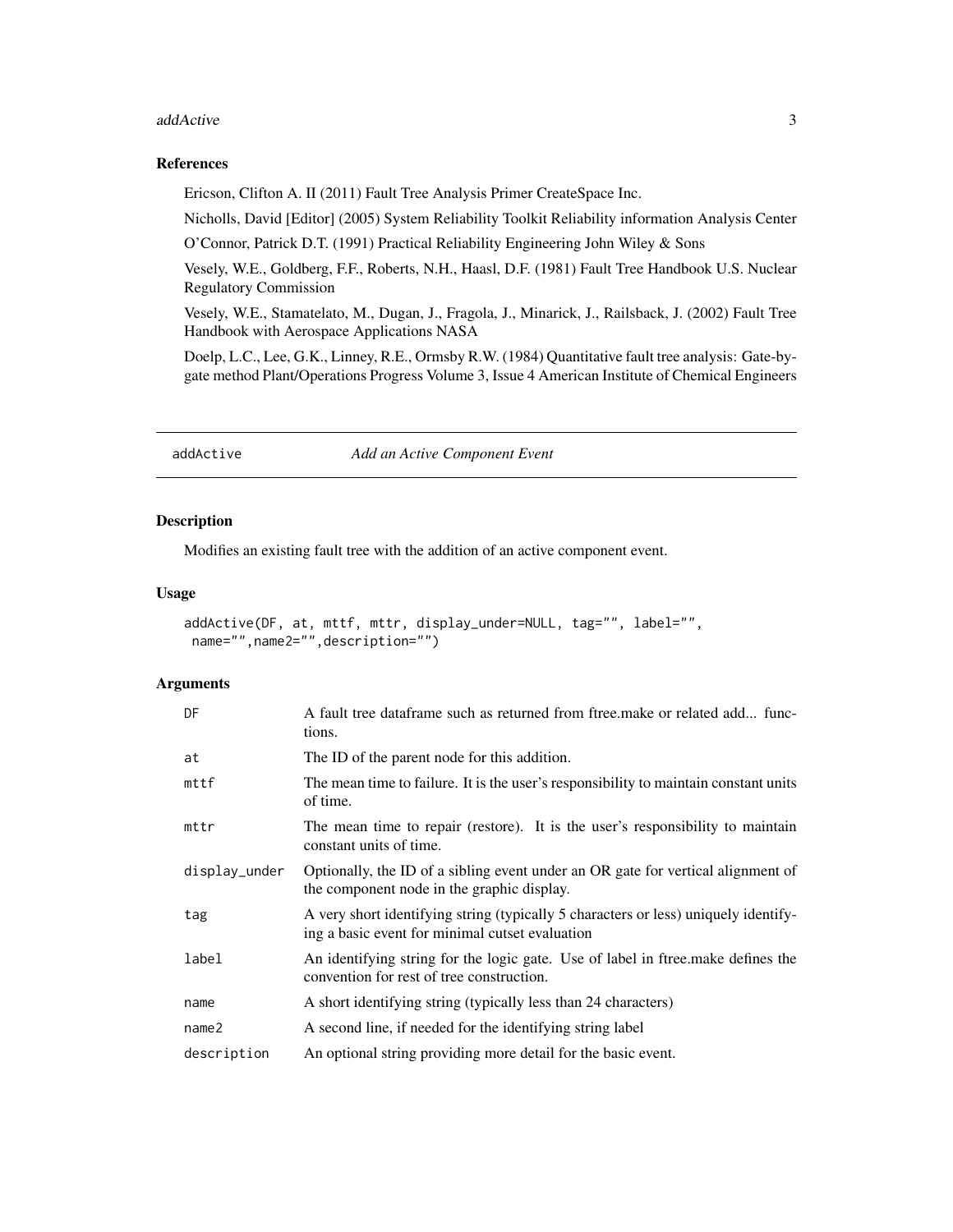# <span id="page-3-0"></span>Value

Returns the input fault tree dataframe appended with an entry row for the defined component event.

#### References

Nicholls, David [Editor] (2005) System Reliability Toolkit Reliability information Analysis Center

O'Connor, Patrick D.T. (1991) Practical Reliability Engineering John Wiley & Sons

Vesely, W.E., Goldberg, F.F., Roberts, N.H., Haasl, D.F. (1981) Fault Tree Handbook U.S. Nuclear Regulatory Commission

Vesely, W.E., Stamatelato, M., Dugan, J., Fragola, J., Minarick, J., Railsback, J. (2002) Fault Tree Handbook with Aerospace Applications NASA

Doelp, L.C., Lee, G.K., Linney, R.E., Ormsby R.W. (1984) Quantitative fault tree analysis: Gate-bygate method Plant/Operations Progress Volume 3, Issue 4 American Institute of Chemical Engineers

#### Examples

```
mytree <-ftree.make(type="or")
mytree <- addActive(mytree, at=1, mttf=3, mttr=12/8760,name="pump failure")
```
addDemand *Add a Pure Demand Event*

#### Description

Modifies an existing fault tree with the addition of a pure demand event.

#### Usage

```
addDemand(DF, at, mttf, tag="", label="", name="", name2="", description="")
```

| DF                | A fault tree dataframe such as returned from ftree make or related add func-<br>tions.                                                 |
|-------------------|----------------------------------------------------------------------------------------------------------------------------------------|
| at                | The ID of the parent node for this addition.                                                                                           |
| mttf              | The mean time interval to events. It is the user's responsibility to maintain con-<br>stant units of time.                             |
| tag               | A very short identifying string (typically 5 characters or less) uniquely identify-<br>ing a basic event for minimal cutset evaluation |
| label             | An identifying string for the logic gate. Use of label in firee make defines the<br>convention for rest of tree construction.          |
| name              | A short identifying string (typically less than 24 characters)                                                                         |
| name <sub>2</sub> | A second line, if needed for the identifying string label                                                                              |
| description       | An optional string providing more detail for the resultant event.                                                                      |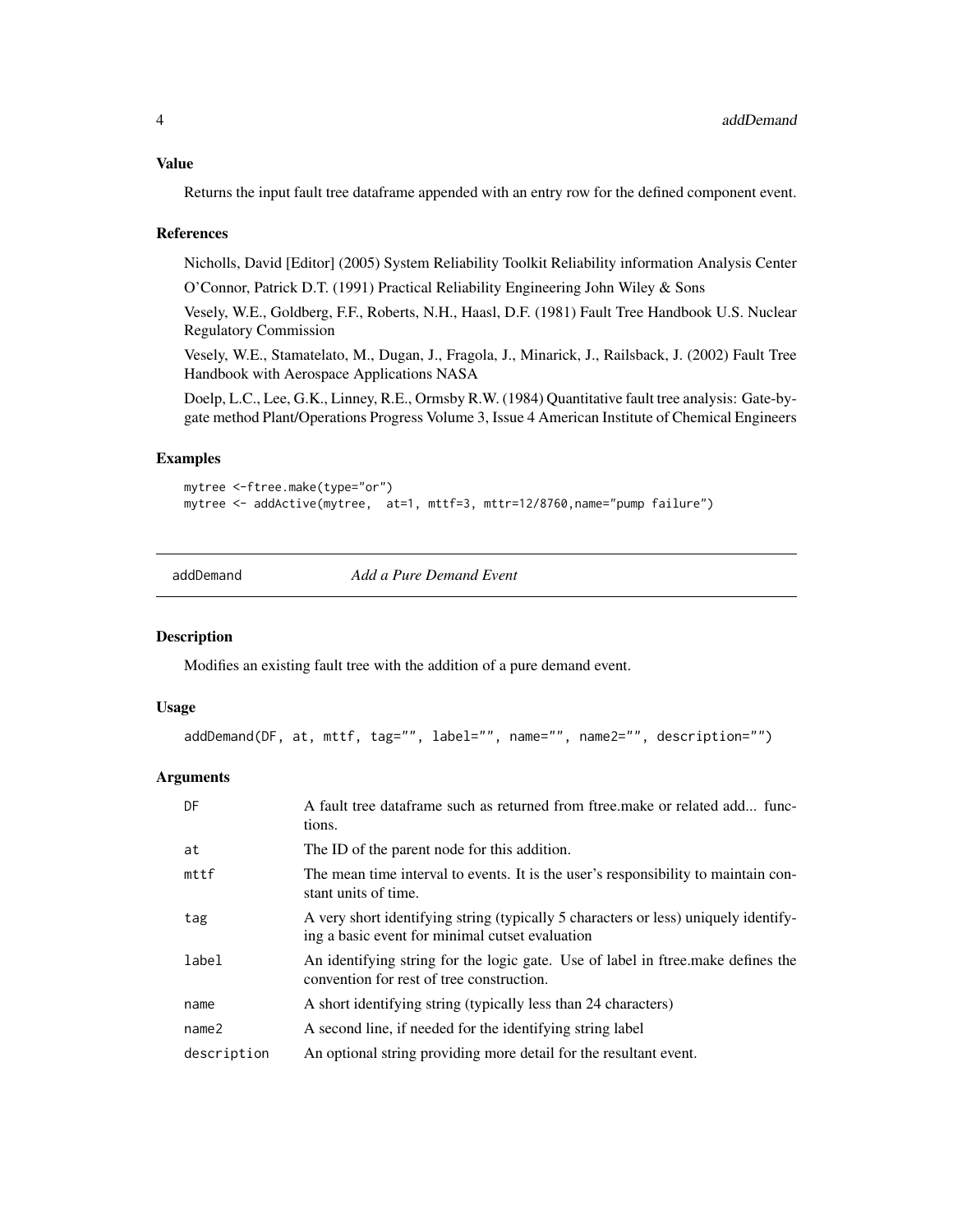# <span id="page-4-0"></span>addDuplicate 5

## Value

Returns the input fault tree dataframe appended with an entry row for the defined component event. Note that when a pure demand is used in combination under an AND gate, the result will contain only a conditional fail rate.

#### References

Nicholls, David [Editor] (2005) System Reliability Toolkit Reliability information Analysis Center

O'Connor, Patrick D.T. (1991) Practical Reliability Engineering John Wiley & Sons

Vesely, W.E., Goldberg, F.F., Roberts, N.H., Haasl, D.F. (1981) Fault Tree Handbook U.S. Nuclear Regulatory Commission

Vesely, W.E., Stamatelato, M., Dugan, J., Fragola, J., Minarick, J., Railsback, J. (2002) Fault Tree Handbook with Aerospace Applications NASA

Doelp, L.C., Lee, G.K., Linney, R.E., Ormsby R.W. (1984) Quantitative fault tree analysis: Gate-bygate method Plant/Operations Progress Volume 3, Issue 4 American Institute of Chemical Engineers

# Examples

```
mytree <-ftree.make(type="and")
mytree <- addDemand(mytree, at=1, mttf=1, name="power interruption")
```
addDuplicate *Add a duplicated (repeated) event or entire branch to a fault tree.*

#### Description

Modifies an existing fault tree with the addition of the repeated nodes.

# Usage

```
addDuplicate(DF, at, dup_id=NULL, dup_of=NULL, display_under=NULL,
collapse=FALSE)
```

| DF            | A fault tree dataframe such as returned from ftree make or related add func-<br>tions.                                                                                 |
|---------------|------------------------------------------------------------------------------------------------------------------------------------------------------------------------|
| at            | The ID of the parent node for this addition.                                                                                                                           |
| dup_id        | The ID or tag name of a component event or root node of a branch to be repeated<br>in a fault tree. Must provide either dup_id or dup_of.                              |
| dup_of        | Alternative argument for the ID or tag name of a component event or root node<br>of a branch to be repeated in a fault tree. If dup_id is provided, dup_of is ignored. |
| display_under | Optionally, the ID of a sibling event under an OR gate for vertical alignment of<br>only component nodes (MOE, not MOB) in the graphic display.                        |
| collapse      | A logical to determine whether a branch should be collapsed on initial view.                                                                                           |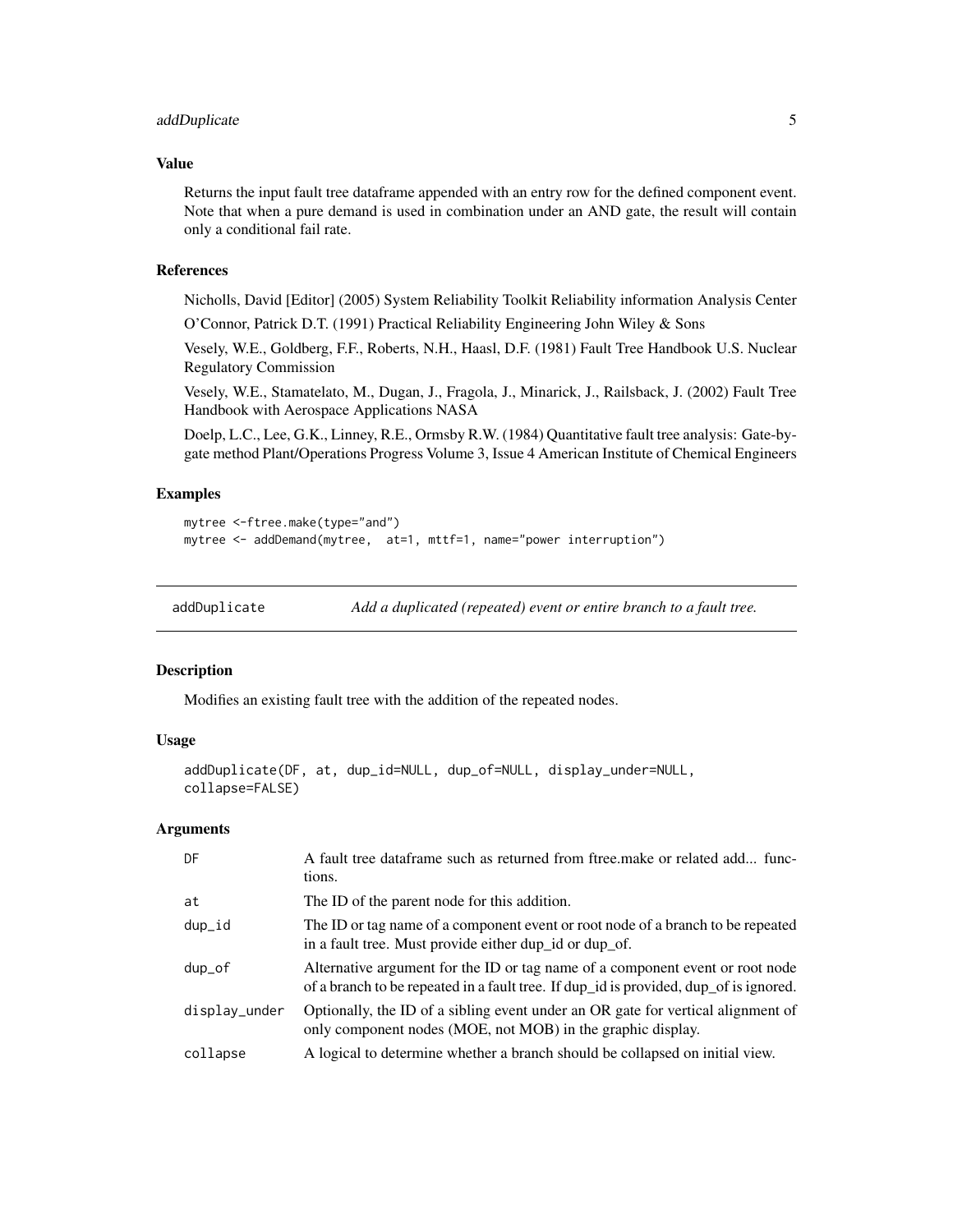#### <span id="page-5-0"></span>Details

This function is used to replicate the source event(s), not just copy for a similar item. Both the source and replicated nodes are notated in a MOE column of the fault tree dataframe. This notation will be used by future minimal cut set determination. Additionally, future editing functions can be notified and likely blocked on these items.

#### Value

Returns the input fault tree dataframe appended with a entry row(s) for the defined component event.

#### References

Nicholls, David [Editor] (2005) System Reliability Toolkit Reliability information Analysis Center

O'Connor, Patrick D.T. (1991) Practical Reliability Engineering John Wiley & Sons

Vesely, W.E., Goldberg, F.F., Roberts, N.H., Haasl, D.F. (1981) Fault Tree Handbook U.S. Nuclear Regulatory Commission

Vesely, W.E., Stamatelato, M., Dugan, J., Fragola, J., Minarick, J., Railsback, J. (2002) Fault Tree Handbook with Aerospace Applications NASA

Doelp, L.C., Lee, G.K., Linney, R.E., Ormsby R.W. (1984) Quantitative fault tree analysis: Gate-bygate method Plant/Operations Progress Volume 3, Issue 4 American Institute of Chemical Engineers

Ericson II, Clifton A. (2011) Fault Tree Analysis Primer CreateSpace Inc.

#### Examples

```
mytree <-ftree.make(type="or")
mytree <- addLogic(mytree, at=1, type= "and", name="A and B failed")
mytree <- addProbability(mytree, at=2, prob=.01, name="switch A failure")
mytree <- addProbability(mytree, at=2, prob=.01, name="switch B failure")
mytree <- addLogic(mytree, at=1, type= "and", name="A and C failed")
mytree <- addDuplicate(mytree, at=5, dup_id=3)
mytree <- addProbability(mytree, at=5, prob=.01, name="switch C failure")
```
addExposed *Add a Time Dependant, Non-Repairable, Event*

#### Description

Adds a basic component event to a fault tree in which probability of failure is defined by a probability distribution and exposure time.

#### Usage

```
addExposed(DF, at, mttf, dist="exponential", param=NULL, display_under=NULL,
tag="", exposure=NULL, label="", name="",name2="", description="")
```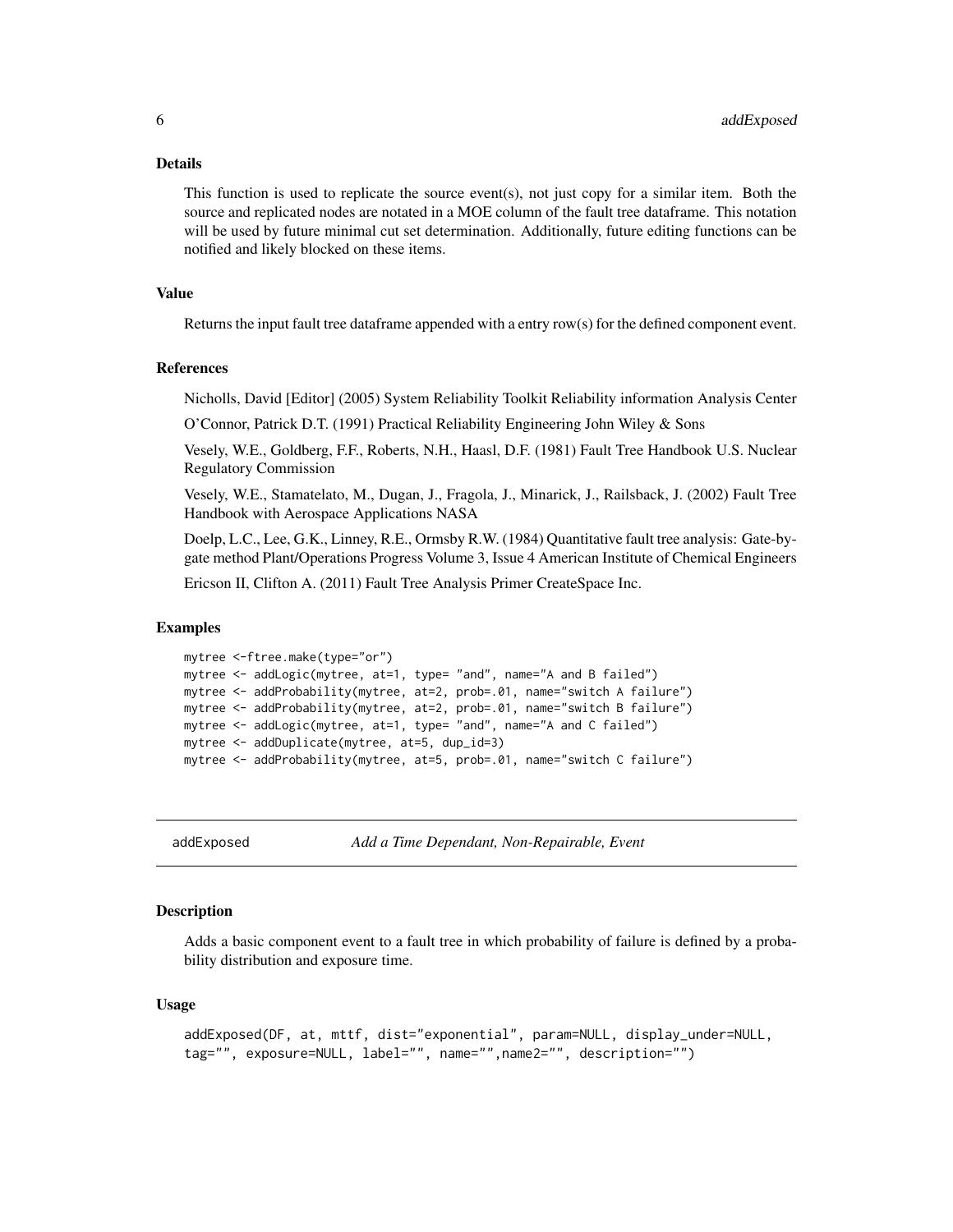# addExposed 7 7

#### **Arguments**

| DF                | A fault tree dataframe such as returned from ftree make or related add func-<br>tions.                                                                                                     |
|-------------------|--------------------------------------------------------------------------------------------------------------------------------------------------------------------------------------------|
| at                | The ID or tag name of the parent node for this addition.                                                                                                                                   |
| mttf              | The mean time to failure. It is the user's responsibility to maintain constant units<br>of time.                                                                                           |
| dist              | The probabilty distribution to be used for defining probability of failure from<br>mttf, and a possible extra parameter. Options for "exponential" and "weibull"<br>have been implemented. |
| param             | A vector containing shape and time_shift for weibull exposed events in that<br>order.                                                                                                      |
| display_under     | Optionally, the ID of a sibling event under an OR gate for vertical alignment of<br>the component node in the graphic display.                                                             |
| tag               | A very short identifying string (typically 5 characters or less) uniquely identify-<br>ing a basic event for minimal cutset evaluation                                                     |
| exposure          | This is to be a seldom-used override of system mission time applicable only to<br>exponentially exposed events.                                                                            |
| label             | An identifying string for the logic gate. Use of label in ftree make defines the<br>convention for rest of tree construction.                                                              |
| name              | A short identifying string (typically less than 24 characters)                                                                                                                             |
| name <sub>2</sub> | A second line, if needed for the identifying string label                                                                                                                                  |
| description       | An optional string providing more detail for this probability.                                                                                                                             |

# Details

The lambda for exponential definition is taken as 1/mttf, which is the value stored in CFR for the tree node. Weibull distributions have a mean, which differs from the classical scale parameter by a factor determined as gamma(1+1/shape). The weibull scale is determined from the value stored in CFR (as 1/mttf) for the tree node. Additional parameters to fully define the specific distribution of expected failure times are the shape and any time\_shift.

#### Value

Returns the input fault tree dataframe appended with an entry row for the defined failure event.

#### References

Ericson, Clifton A. II (2011) Fault Tree Analysis Primer CreateSpace Inc.

Nicholls, David [Editor] (2005) System Reliability Toolkit Reliability information Analysis Center O'Connor, Patrick D.T. (1991) Practical Reliability Engineering John Wiley & Sons

Vesely, W.E., Goldberg, F.F., Roberts, N.H., Haasl, D.F. (1981) Fault Tree Handbook U.S. Nuclear Regulatory Commission

Vesely, W.E., Stamatelato, M., Dugan, J., Fragola, J., Minarick, J., Railsback, J. (2002) Fault Tree Handbook with Aerospace Applications NASA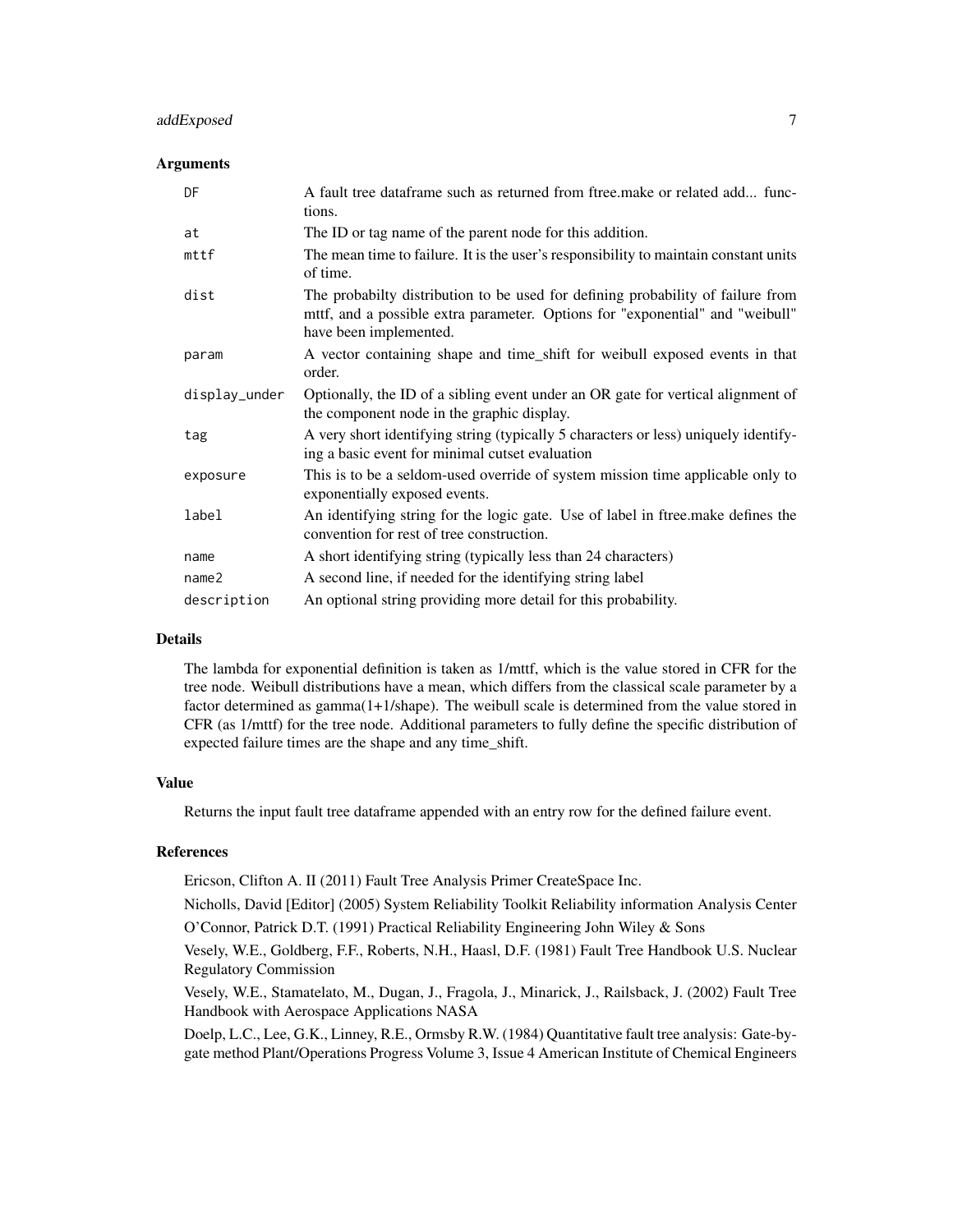```
mission_time<-0.5
mytree <-ftree.make(type="or", name="6-month task", name2="incomplete")
mytree <- addExposed(mytree, at=1, mttf=3, name="pump fails",
   name2="before completion")
```
#### addHouse *Add a Given Condition*

# Description

Modifies an existing fault tree with the addition of a 'house' element. House elements signify some underlying condition and can only have probability of 1 (True) or 0 (False. They have traditionally been added to fault trees for clarity of presentation only.

#### Usage

addHouse(DF, at, prob=1, tag="", label="", name="", name2="", description="")

# Arguments

| DF                | A fault tree dataframe such as returned from ftree make or related add func-<br>tions.                                                 |
|-------------------|----------------------------------------------------------------------------------------------------------------------------------------|
| at                | The ID of the parent node for this addition.                                                                                           |
| prob              | A probability value of 1 or 0                                                                                                          |
| tag               | A very short identifying string (typically 5 characters or less) uniquely identify-<br>ing a basic event for minimal cutset evaluation |
| label             | An identifying string for the logic gate. Use of label in ftree make defines the<br>convention for rest of tree construction.          |
| name              | A short identifying string (typically less than 24 characters)                                                                         |
| name <sub>2</sub> | A second line, if needed for the identifying string label                                                                              |
| description       | An optional string providing more detail for this condition.                                                                           |

# Value

Returns the input fault tree dataframe appended with an entry row for the defined house element.

#### References

Nicholls, David [Editor] (2005) System Reliability Toolkit Reliability information Analysis Center O'Connor, Patrick D.T. (1991) Practical Reliability Engineering John Wiley & Sons

Vesely, W.E., Goldberg, F.F., Roberts, N.H., Haasl, D.F. (1981) Fault Tree Handbook U.S. Nuclear Regulatory Commission

Vesely, W.E., Stamatelato, M., Dugan, J., Fragola, J., Minarick, J., Railsback, J. (2002) Fault Tree Handbook with Aerospace Applications NASA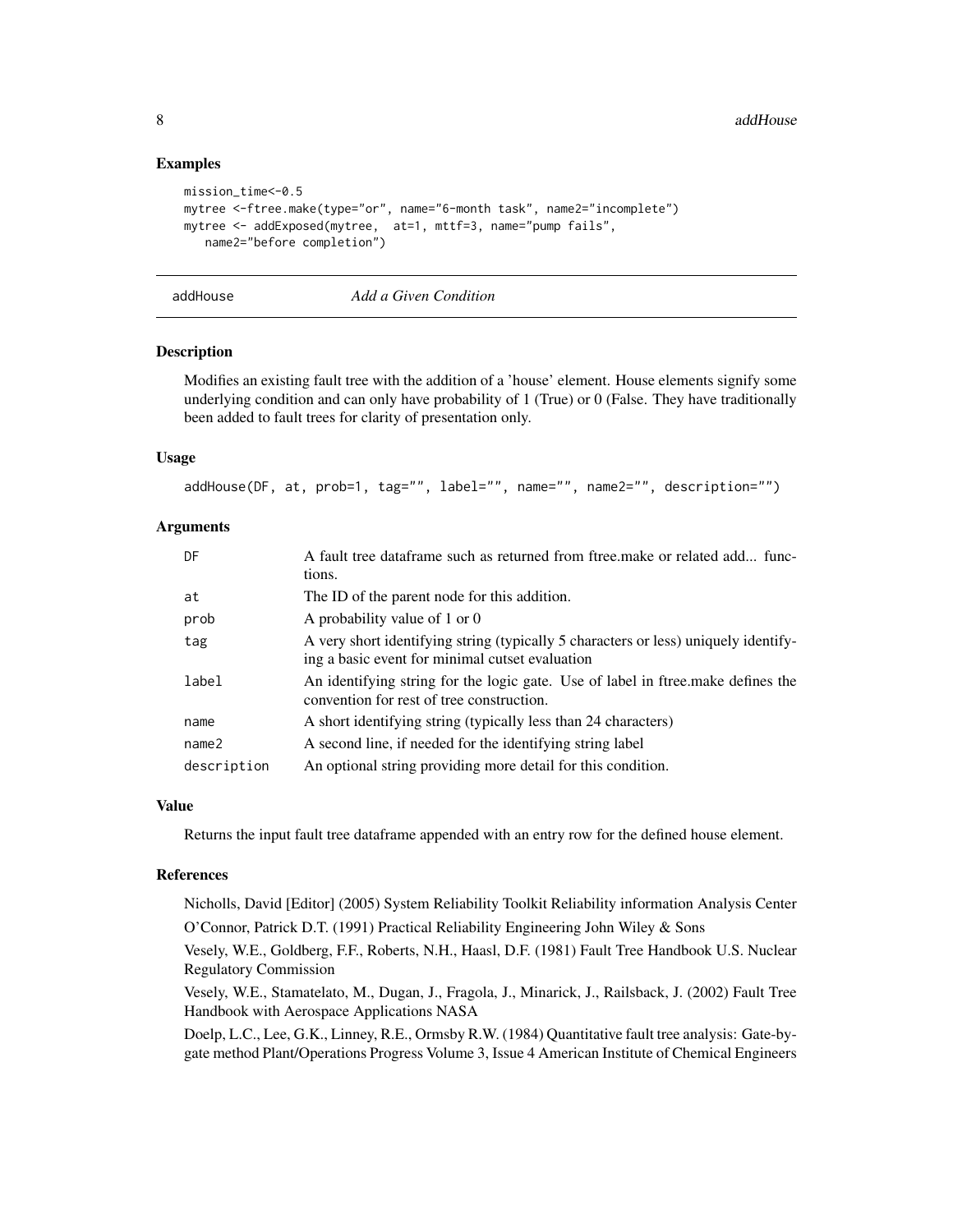#### <span id="page-8-0"></span>addLatent 9

# Examples

```
mytree <-ftree.make(type="and", name="Pump Function", name2="Failed")
mytree<-addActive(mytree,at=1,mttf=3,mttr=12/8760, name="Pump")
mytree <- addHouse(mytree, at=1, prob=1, name="Pump Function", name2="Required")
```
### addLatent *Add a Latent Component Event*

# Description

Modifies an existing fault tree with the addition of a latent component event.

# Usage

```
addLatent(DF, at, mttf, mttr=NULL, pzero=NULL, inspect=NULL,
display_under=NULL, tag="", label="",
name="", name2="", description="")
```

| DF            | A fault tree dataframe such as returned from ftree make or related add func-<br>tions.                                                                                                                                                                                                                                                                                                                                                                                                                                                                                                                         |
|---------------|----------------------------------------------------------------------------------------------------------------------------------------------------------------------------------------------------------------------------------------------------------------------------------------------------------------------------------------------------------------------------------------------------------------------------------------------------------------------------------------------------------------------------------------------------------------------------------------------------------------|
| at            | The ID of the parent node for this addition.                                                                                                                                                                                                                                                                                                                                                                                                                                                                                                                                                                   |
| mttf          | The mean time to failure. It is the user's responsibility to maintain constant units<br>of time.                                                                                                                                                                                                                                                                                                                                                                                                                                                                                                               |
| mttr          | The mean time to repair (restore). This should only be provided when system<br>remains at risk, while repair is in progress, as it modifies probability by factor<br>"pzero". It is the user's responsibility to maintain constant units of time.                                                                                                                                                                                                                                                                                                                                                              |
| pzero         | A depreciated argument. Any value provided will be silently ignored. The pzero<br>value is calculated from mttr when provided.                                                                                                                                                                                                                                                                                                                                                                                                                                                                                 |
| inspect       | The time interval between inspections for the dormant component. (It will be<br>possible upon future development to enter the string for the named inspection<br>dataframe object. In this case the inspection object will be read to get the in-<br>spection interval. An inspection object must be a dataframe with interval and<br>duration columns. If a positive duration value other than zero is found it is taken<br>that the system is at risk during the time of inspection. An unavailable proba-<br>bility calculated as duration/(interval+duration) will be added to the fractional<br>downtime. |
| display_under | Optionally, the ID of a sibling event under an OR gate for vertical alignment of<br>the component node in the graphic display.                                                                                                                                                                                                                                                                                                                                                                                                                                                                                 |
| tag           | A very short identifying string (typically 5 characters or less) uniquely identify-<br>ing a basic event for minimal cutset evaluation                                                                                                                                                                                                                                                                                                                                                                                                                                                                         |
| label         | An identifying string for the logic gate. Use of label in ftree make defines the<br>convention for rest of tree construction.                                                                                                                                                                                                                                                                                                                                                                                                                                                                                  |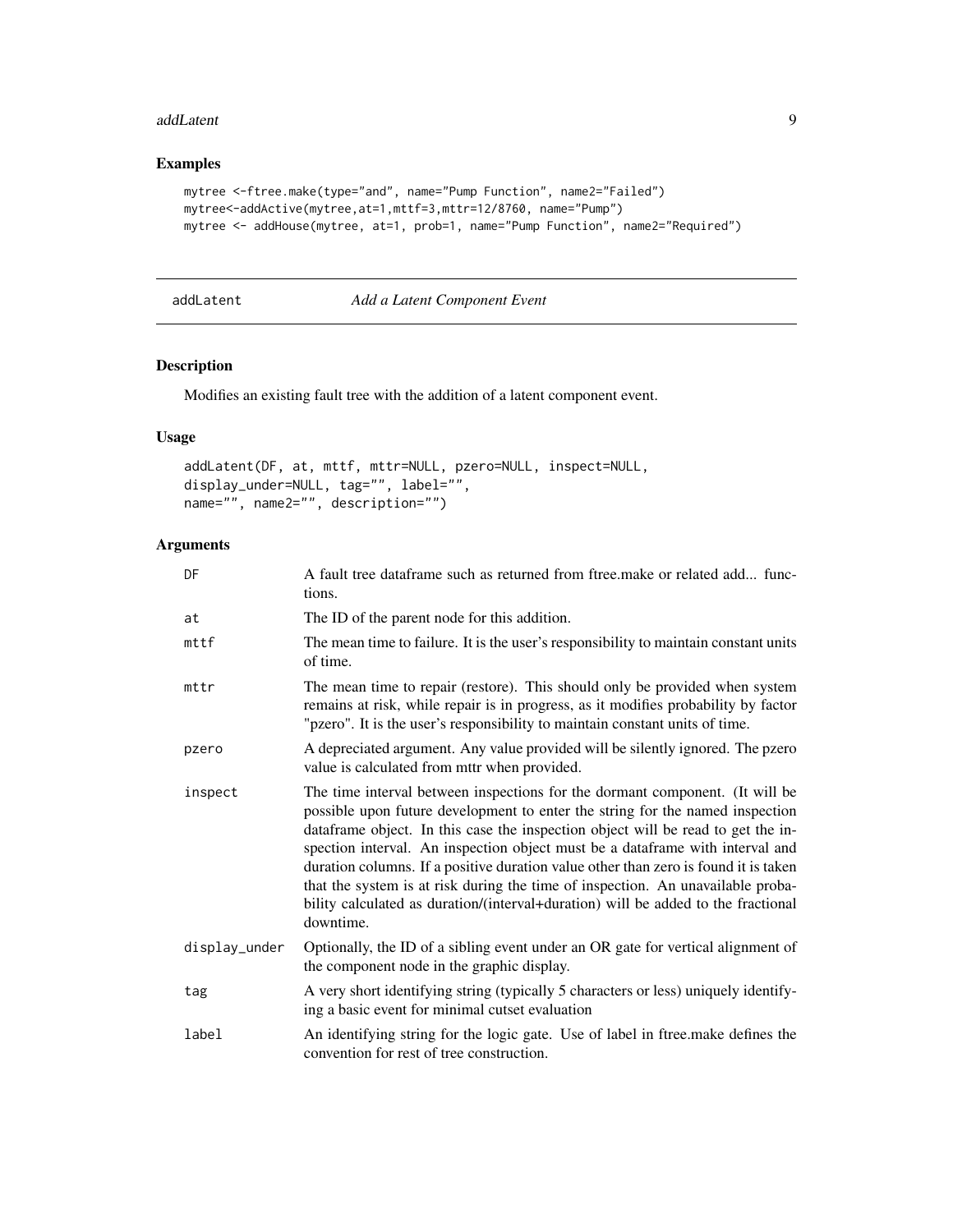<span id="page-9-0"></span>10 addLogic and the contract of the contract of the contract of the contract of the contract of the contract of the contract of the contract of the contract of the contract of the contract of the contract of the contract o

| name        | A short identifying string (typically less than 24 characters) |
|-------------|----------------------------------------------------------------|
| name2       | A second line, if needed for the identifying string label      |
| description | An optional string providing more detail for the basic event.  |

# Value

Returns the input fault tree dataframe appended with an entry row for the defined component event.

#### References

Nicholls, David [Editor] (2005) System Reliability Toolkit Reliability information Analysis Center

O'Connor, Patrick D.T. (1991) Practical Reliability Engineering John Wiley & Sons

Vesely, W.E., Goldberg, F.F., Roberts, N.H., Haasl, D.F. (1981) Fault Tree Handbook U.S. Nuclear Regulatory Commission

Vesely, W.E., Stamatelato, M., Dugan, J., Fragola, J., Minarick, J., Railsback, J. (2002) Fault Tree Handbook with Aerospace Applications NASA

Doelp, L.C., Lee, G.K., Linney, R.E., Ormsby R.W. (1984) Quantitative fault tree analysis: Gate-bygate method Plant/Operations Progress Volume 3, Issue 4 American Institute of Chemical Engineers

# Examples

```
mytree <-ftree.make(type="and")
mytree <- addLatent(mytree, at=1, mttf=5,mttr=12/8760,inspect=1/26, name="e-gen set fails")
```
addLogic *Add a Logic Gate*

# **Description**

Modifies an existing fault tree with the addition of a logic gate.

#### Usage

```
addLogic(DF, type, at, reversible_cond=FALSE, cond_first=TRUE, human_pbf=NULL,
vote_par=NULL, tag="", label="", name="", name2="", description="")
```

| DF   | A fault tree dataframe such as returned from ftree make or related add func-<br>tions.                                                                                 |
|------|------------------------------------------------------------------------------------------------------------------------------------------------------------------------|
| type | A string signifying the type of logic to be applied. Implemented gate types<br>"or","and","inhibit","conditional" (or "cond"), and "alarm" have been imple-<br>mented. |
| at   | The ID or tag name of the parent node for this addition.                                                                                                               |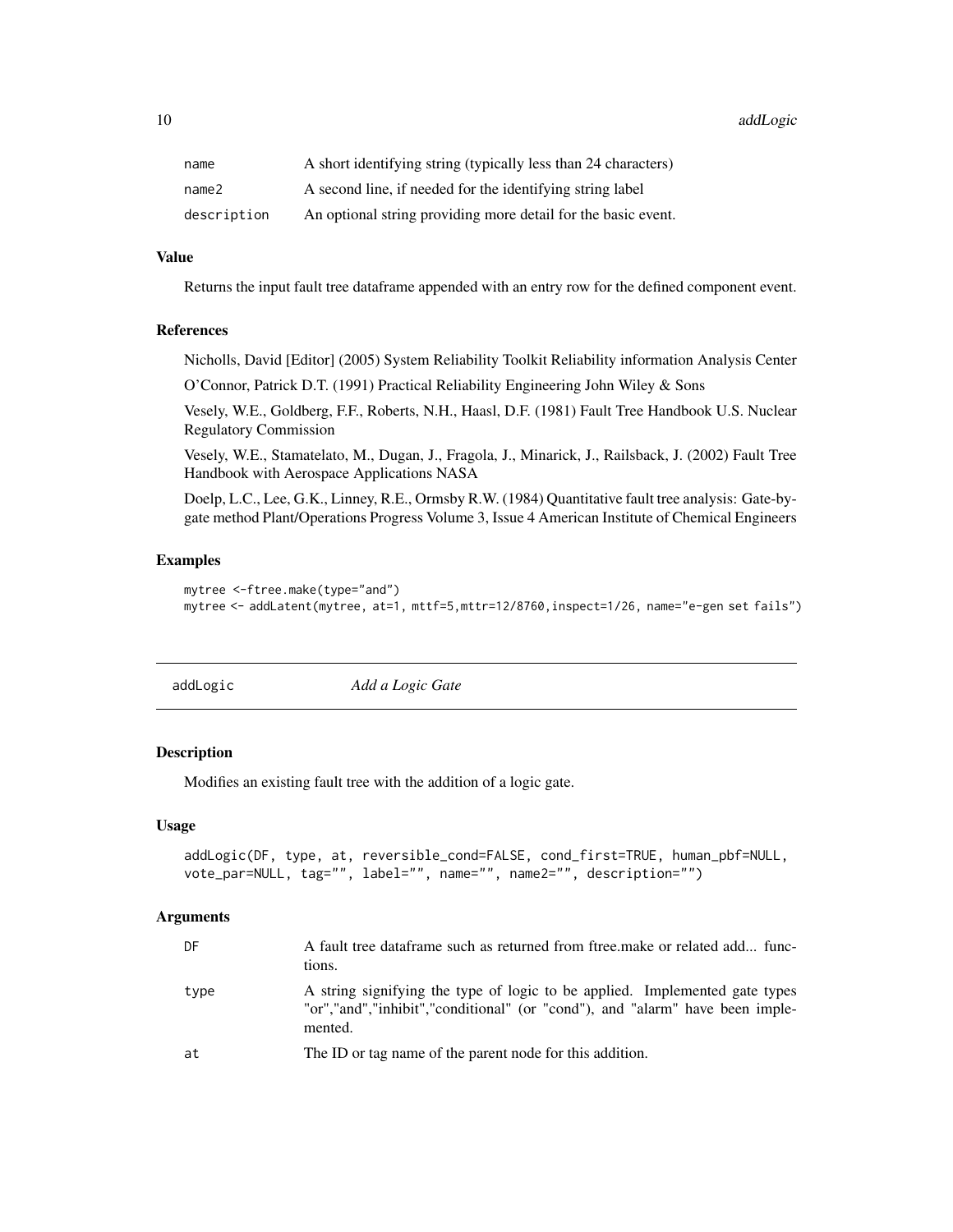#### addLogic in the contract of the contract of the contract of the contract of the contract of the contract of the contract of the contract of the contract of the contract of the contract of the contract of the contract of th

| reversible_cond   |                                                                                                                                                                                                                                                           |
|-------------------|-----------------------------------------------------------------------------------------------------------------------------------------------------------------------------------------------------------------------------------------------------------|
|                   | A boolean value used only by the conditional gate type indicating whether repair<br>of the input condition is viable to the model.                                                                                                                        |
| cond_first        | A boolean signifying whether the first child to an INHIBIT, ALARM, or PRI-<br>ORITY logic gate should be taken as the condition. Alternatively, if FALSE,<br>the second child will be taken as a condition. This is primarily a graphic display<br>issue. |
| human_pbf         | A probability of failure for a human to respond as needed to an alarm. This<br>value is only used by the alarm gate.                                                                                                                                      |
| vote_par          | A vector of vote parameters as $c(k,n)$ for k of n voting.                                                                                                                                                                                                |
| tag               | A very short identifying string (typically 5 characters or less) uniquely identify-<br>ing a basic event for minimal cutset evaluation                                                                                                                    |
| label             | An identifying string for the logic gate. Use of label in fire emake defines the<br>convention for rest of tree construction.                                                                                                                             |
| name              | A short identifying string (typically less than 24 characters)                                                                                                                                                                                            |
| name <sub>2</sub> | A second line, if needed for the identifying string label                                                                                                                                                                                                 |
| description       | An optional string providing more detail for the resultant event.                                                                                                                                                                                         |

# Value

Returns the input fault tree dataframe appended with an entry row to accept the result of the logic calculation.

# References

Nicholls, David [Editor] (2005) System Reliability Toolkit Reliability information Analysis Center

O'Connor, Patrick D.T. (1991) Practical Reliability Engineering John Wiley & Sons

Vesely, W.E., Goldberg, F.F., Roberts, N.H., Haasl, D.F. (1981) Fault Tree Handbook U.S. Nuclear Regulatory Commission

Vesely, W.E., Stamatelato, M., Dugan, J., Fragola, J., Minarick, J., Railsback, J. (2002) Fault Tree Handbook with Aerospace Applications NASA

Doelp, L.C., Lee, G.K., Linney, R.E., Ormsby R.W. (1984) Quantitative fault tree analysis: Gate-bygate method Plant/Operations Progress Volume 3, Issue 4 American Institute of Chemical Engineers

# Examples

```
mytree <-ftree.make(type="cond", reversible_cond=TRUE, name="power outage")
mytree<-addLogic(mytree, at=1, type="and", name="neither emergency", name2="generator operable")
mytree<-addLatent(mytree, at=2, mttf=5,mttr=12/8760,inspect=1/26, name="e-gen set fails")
mytree<-addLatent(mytree, at=2, mttf=5,mttr=12/8760,inspect=1/26, name="e-gen set fails")
mytree <- addDemand(mytree, at=1, mttf=1, name="incomming power", name2="interruption")
```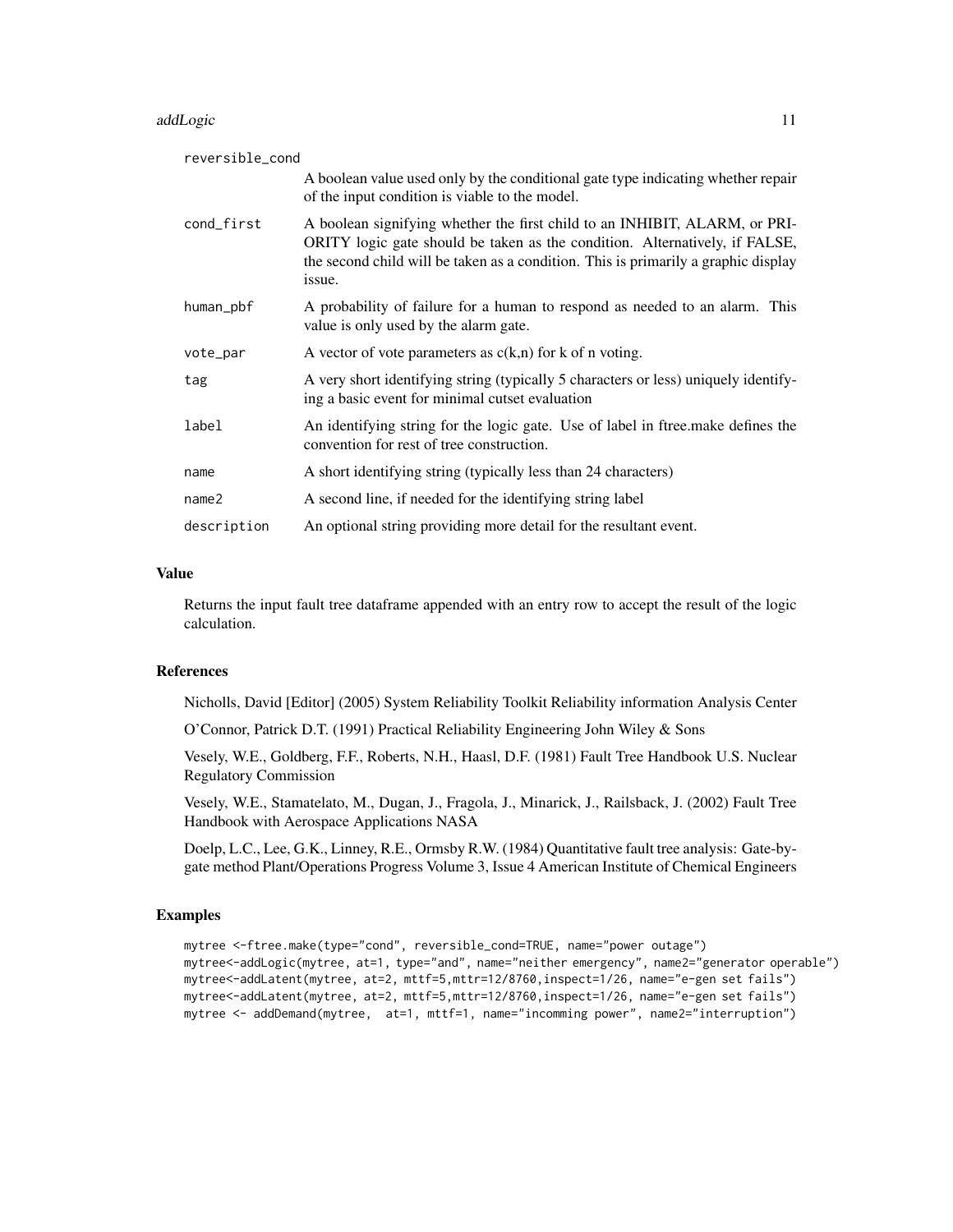<span id="page-11-0"></span>addProbability *Add a Pure Probability*

# Description

Modifies an existing fault tree with the addition of a pure probability.

#### Usage

```
addProbability(DF, at, prob, display_under=NULL, tag="",
label="", name="", name2="", description="")
```
#### Arguments

| DF                | A fault tree dataframe such as returned from ftree make or related add func-<br>tions.                                                 |
|-------------------|----------------------------------------------------------------------------------------------------------------------------------------|
| at                | The ID of the parent node for this addition.                                                                                           |
| prob              | A probability value $>0$ & & <1                                                                                                        |
| display_under     | Optionally, the ID of a sibling event under an OR gate for vertical alignment of<br>the component node in the graphic display.         |
| tag               | A very short identifying string (typically 5 characters or less) uniquely identify-<br>ing a basic event for minimal cutset evaluation |
| label             | An identifying string for the logic gate. Use of label in fire emake defines the<br>convention for rest of tree construction.          |
| name              | A short identifying string (typically less than 24 characters)                                                                         |
| name <sub>2</sub> | A second line, if needed for the identifying string label                                                                              |
| description       | An optional string providing more detail for this probability.                                                                         |

#### Value

Returns the input fault tree dataframe appended with an entry row for the defined probability.

# References

Nicholls, David [Editor] (2005) System Reliability Toolkit Reliability information Analysis Center O'Connor, Patrick D.T. (1991) Practical Reliability Engineering John Wiley & Sons

Vesely, W.E., Goldberg, F.F., Roberts, N.H., Haasl, D.F. (1981) Fault Tree Handbook U.S. Nuclear Regulatory Commission

Vesely, W.E., Stamatelato, M., Dugan, J., Fragola, J., Minarick, J., Railsback, J. (2002) Fault Tree Handbook with Aerospace Applications NASA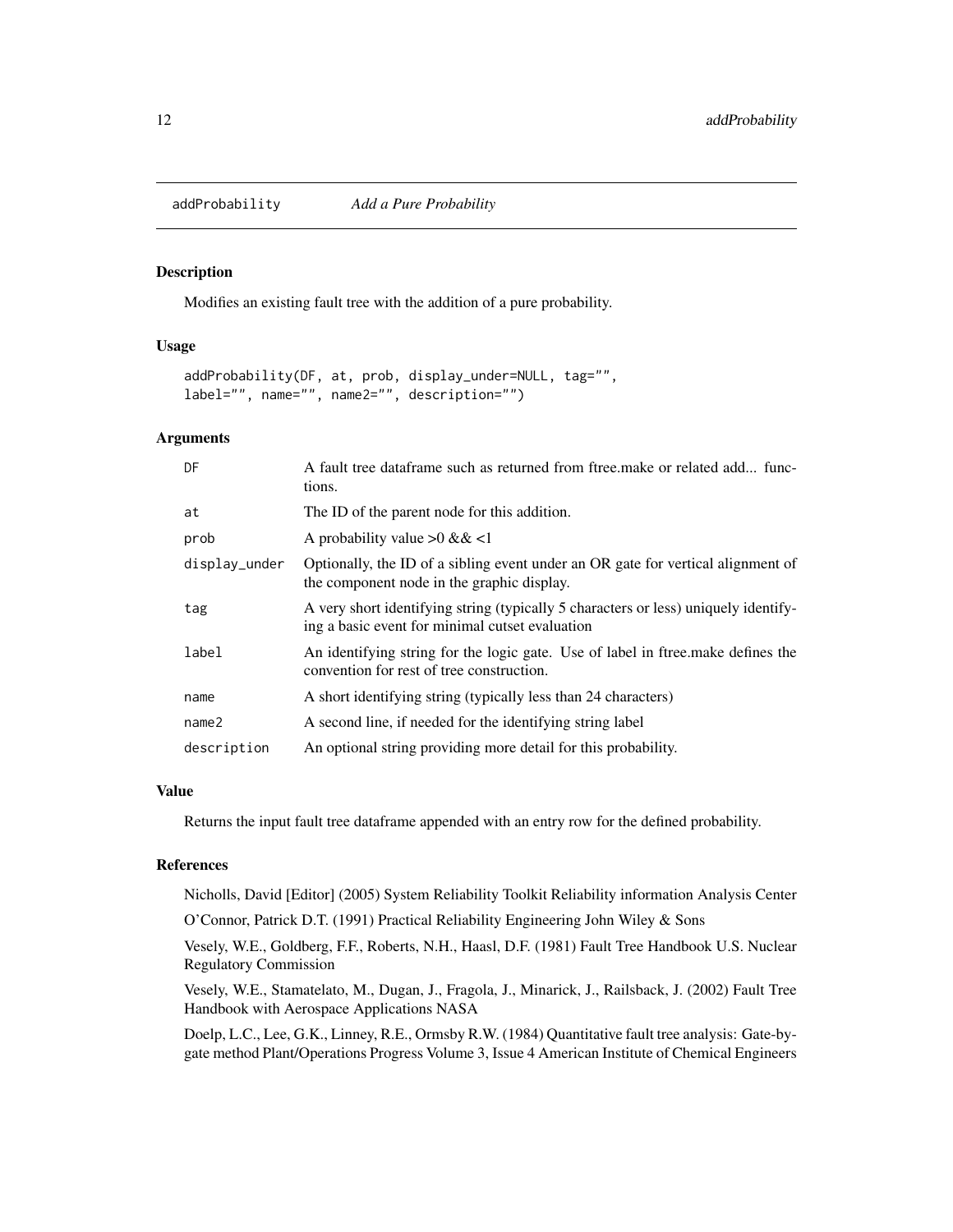# <span id="page-12-0"></span>addUndeveloped 13

# Examples

```
mytree <-ftree.make(type="and", name="common cause failure", name2="of redundant pumps")
mytree<-addActive(mytree,at=1,mttf=3,mttr=12/8760, name="Pump")
mytree <- addProbability(mytree, at=1, prob=.05, name="common cause", name2="beta factor")
```
addUndeveloped *Enter a Probability for an Undeveloped Event*

#### Description

Modifies an existing fault tree with the addition of an undeveloped probability.

# Usage

```
addUndeveloped(DF, at, prob=0, tag="", label="",
name="", name2="", description="")
```
# Arguments

| DF                | A fault tree dataframe such as returned from ftree make or related add func-<br>tions.                                                 |
|-------------------|----------------------------------------------------------------------------------------------------------------------------------------|
| at                | The ID or tag name of the parent node for this addition.                                                                               |
| prob              | A probability value $>=0 \&<1$                                                                                                         |
| tag               | A very short identifying string (typically 5 characters or less) uniquely identify-<br>ing a basic event for minimal cutset evaluation |
| label             | An identifying string for the logic gate. Use of label in ftree make defines the<br>convention for rest of tree construction.          |
| name              | A short identifying string (typically less than 24 characters)                                                                         |
| name <sub>2</sub> | A second line, if needed for the identifying string label                                                                              |
| description       | An optional string providing more detail for this probability.                                                                         |

# Value

Returns the input fault tree dataframe appended with an entry row for the undeveloped probability.

# References

Nicholls, David [Editor] (2005) System Reliability Toolkit Reliability information Analysis Center O'Connor, Patrick D.T. (1991) Practical Reliability Engineering John Wiley & Sons

Vesely, W.E., Goldberg, F.F., Roberts, N.H., Haasl, D.F. (1981) Fault Tree Handbook U.S. Nuclear Regulatory Commission

Vesely, W.E., Stamatelato, M., Dugan, J., Fragola, J., Minarick, J., Railsback, J. (2002) Fault Tree Handbook with Aerospace Applications NASA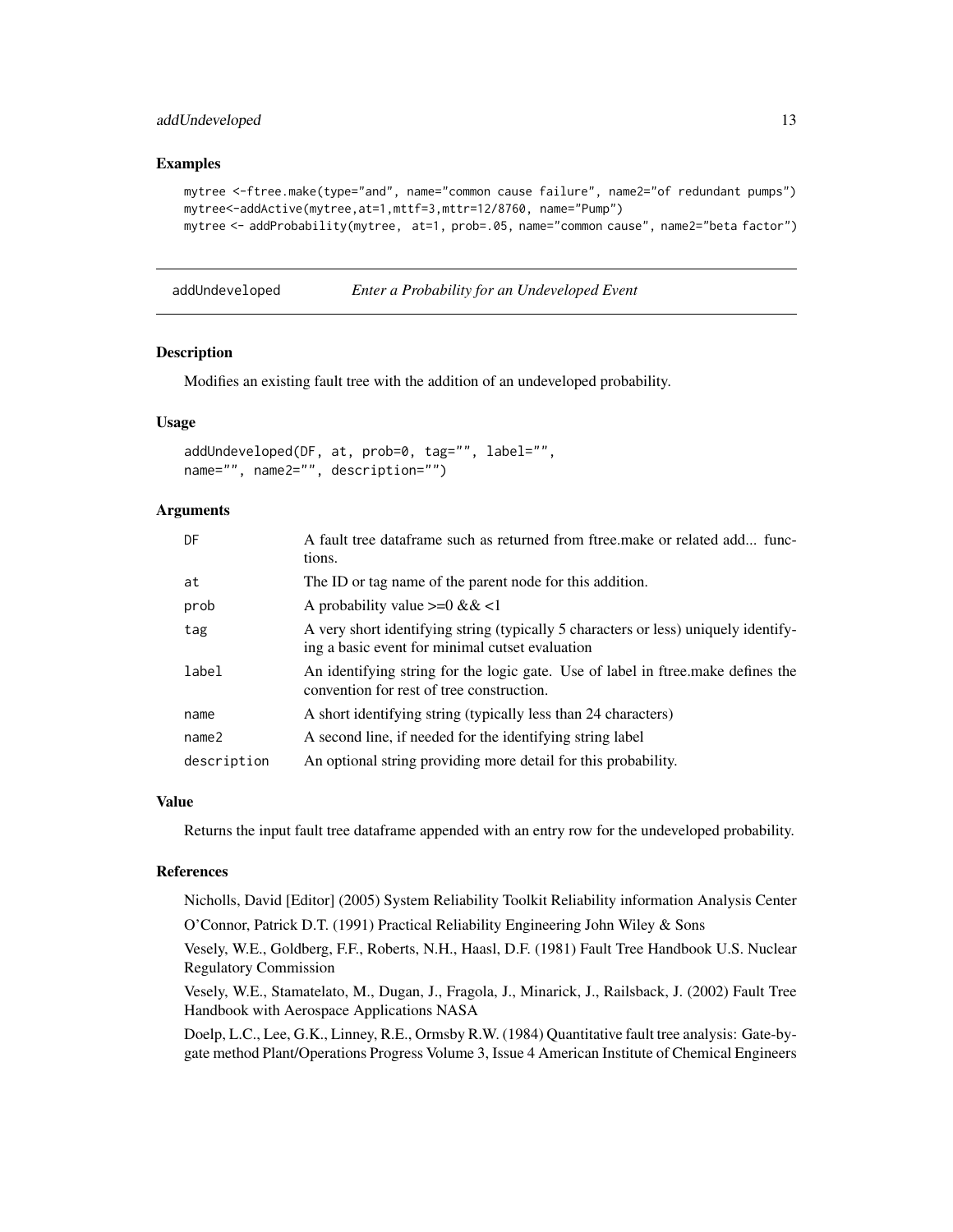```
mytree <-ftree.make(type="and", name="pumping failures")
mytree<-addActive(mytree,at=1,mttf=3,mttr=12/8760, name="Pump Mechanical", name2="Failures")
mytree <- addUndeveloped(mytree, at=1, prob=.05, name="external causes", name2="of pump failure")
```
#### applyCollapse *Set a gate node for collapsed state on initial rendering.*

# **Description**

Modifies an existing fault tree by setting the Collapse field of the selected node to 1.

#### Usage

```
applyCollapse(DF, on)
```
# Arguments

| DF  | A fault tree dataframe such as returned from free make or related add func-<br>tions. |
|-----|---------------------------------------------------------------------------------------|
| on. | The ID of the basic element node to be defined uncertain.                             |

#### Value

Returns the input fault tree dataframe amended with an entry defining collapsed initial state for the selected node.

#### References

Rauzy, Antoine, et. al. (2013) Open PSA Model Exchange Format v2.0 open-psa.org

Limnios, Nikolaos (2007) Fault Trees ISTE Ltd.

Nicholls, David [Editor] (2005) System Reliability Toolkit Reliability information Analysis Center

O'Connor, Patrick D.T. (1991) Practical Reliability Engineering John Wiley & Sons

Vesely, W.E., Goldberg, F.F., Roberts, N.H., Haasl, D.F. (1981) Fault Tree Handbook U.S. Nuclear Regulatory Commission

Vesely, W.E., Stamatelato, M., Dugan, J., Fragola, J., Minarick, J., Railsback, J. (2002) Fault Tree Handbook with Aerospace Applications NASA

Doelp, L.C., Lee, G.K., Linney, R.E., Ormsby R.W. (1984) Quantitative fault tree analysis: Gate-bygate method Plant/Operations Progress Volume 3, Issue 4 American Institute of Chemical Engineers

Ericson II, Clifton A. (2011) Fault Tree Analysis Primer CreateSpace Inc.

<span id="page-13-0"></span>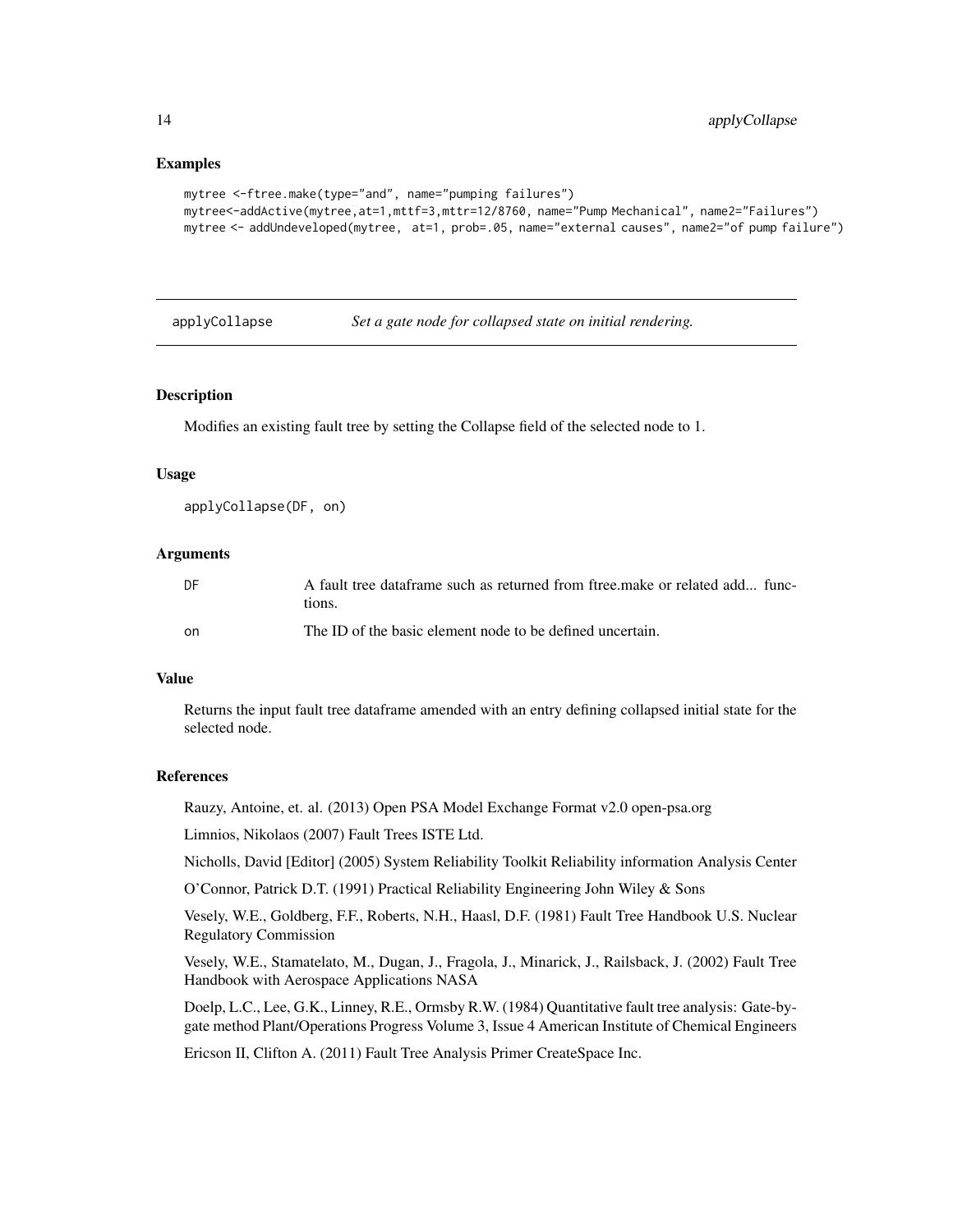#### <span id="page-14-0"></span>cutsets and the cutsets of the contract of the contract of the contract of the contract of the contract of the contract of the contract of the contract of the contract of the contract of the contract of the contract of the

#### Examples

```
mytree <-ftree.make(type="or")
mytree <- addLogic(mytree, at=1, type= "and", name="A and B failed")
mytree <- addProbability(mytree, at=2, prob=.01, name="switch A failure")
mytree <- addProbability(mytree, at=2, prob=.01, name="switch B failure")
mytree <- addLogic(mytree, at=1, type= "and", name="A and C failed")
mytree <- addDuplicate(mytree, at=5, dup_id=3)
mytree <- addProbability(mytree, at=5, prob=.01, name="switch C failure")
mytree <- applyCollapse(mytree, on=5)
```
cutsets *Fault Tree Minimal Cut Set Determination*

#### Description

Determines minimal cutsets by various methods.

#### Usage

cutsets(DF, ft\_node=1, method="mocus", by="tag")

# **Arguments**

| DF.     | A fault tree dataframe such as returned from ftree make or related add func-<br>tions. |
|---------|----------------------------------------------------------------------------------------|
| ft node | A gate node ID treated as top of (sub)tree to be calculated.                           |
| method  | The method for calculation either 'mocus' or 'prime-implicants'                        |
| by      | Selection of identifier for each element of the cutset either 'tag' or 'id'            |

# Value

Returns a list of matrices for each of cut set lengths found. Each element is defined by its unique ID assigned in the fault tree or by its unique Tag applied by the user.

# References

Fussell, J., Vesely, W.E. (1972) A New Method for Obtaining Cut Sets for Fault Trees Transactions ANS, No. 15

Ericson, Clifton A. II (2011) Fault Tree Analysis Primer CreateSpace Inc.

Ericson, Clifton A. II (2005) Hazard Analysis Techniques for System Safety John Wiley & Sons

Nicholls, David [Editor] (2005) System Reliability Toolkit Reliability information Analysis Center

O'Connor, Patrick D.T. (1991) Practical Reliability Engineering John Wiley & Sons

Vesely, W.E., Goldberg, F.F., Roberts, N.H., Haasl, D.F. (1981) Fault Tree Handbook U.S. Nuclear Regulatory Commission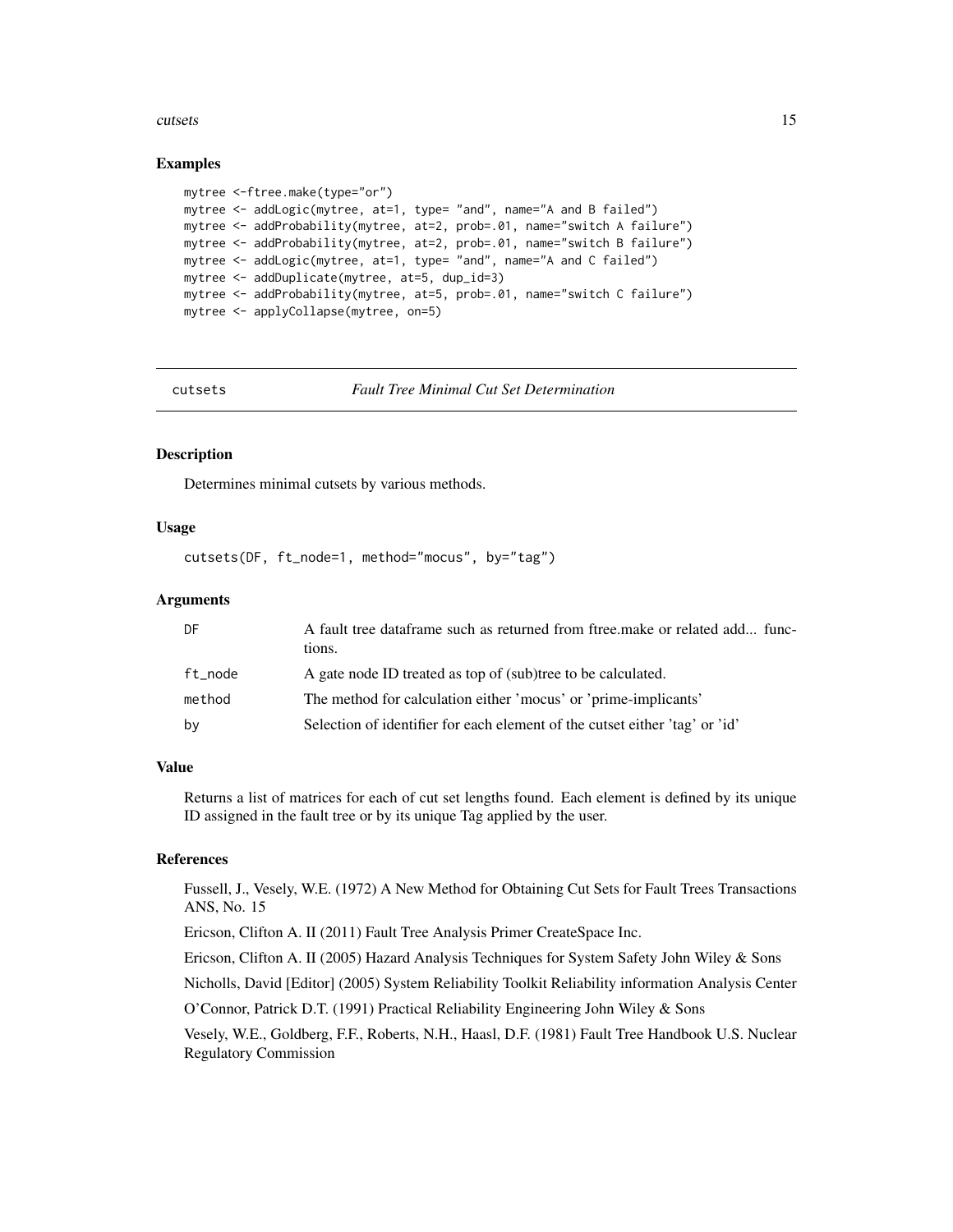<span id="page-15-0"></span>Vesely, W.E., Stamatelato, M., Dugan, J., Fragola, J., Minarick, J., Railsback, J. (2002) Fault Tree Handbook with Aerospace Applications NASA

Doelp, L.C., Lee, G.K., Linney, R.E., Ormsby R.W. (1984) Quantitative fault tree analysis: Gate-bygate method Plant/Operations Progress Volume 3, Issue 4 American Institute of Chemical Engineers

Rauzy, Antoine (1993) "New algorithms for fault trees analysis" Reliabiity Engineering System Safety, volume 40

Limnios, Nikolaos (2007) Fault Trees ISTE,Ltd.

Bedford, Tim, Cooke, Roger (2012) Probabilistic Risk Analysis Foundations and Methods Cambridge University Press

#### Examples

```
minex2<-ftree.make(type="and")
minex2<-addProbability(minex2, at="top", prob=.01, tag="X1", name="X1")
minex2<-addLogic(minex2, at="top", type="or", tag="G1", name="G1")
minex2<-addProbability(minex2, at="G1", prob=.02, tag="X2", name="X2")
minex2<-addProbability(minex2, at="G1", prob=.03, tag="X3", name="X3")
minex2<-addLogic(minex2, at="top", type="or", tag="G2", name="G2")
minex2<-addDuplicate(minex2, at="G2", dup_of="X3")
minex2<-addProbability(minex2, at="G2", prob=.04, tag="X4", name="X4")
minex2_cs<-cutsets(minex2)
```
#### Description

ftree.calc performs gate-by-gate calculations from bottom to top of fault tree.

#### Usage

```
ftree.calc(DF, use.bdd=FALSE)
```
#### Arguments

| DF.     | A fault tree dataframe such as returned from ftree make or related add func-<br>tions.                     |
|---------|------------------------------------------------------------------------------------------------------------|
| use.bdd | A logical determining whether to use the bdd for probability calculations rather<br>than simple solutions. |

#### Value

Returns a dataframe containing 18 columns for holding data, results, and connection information.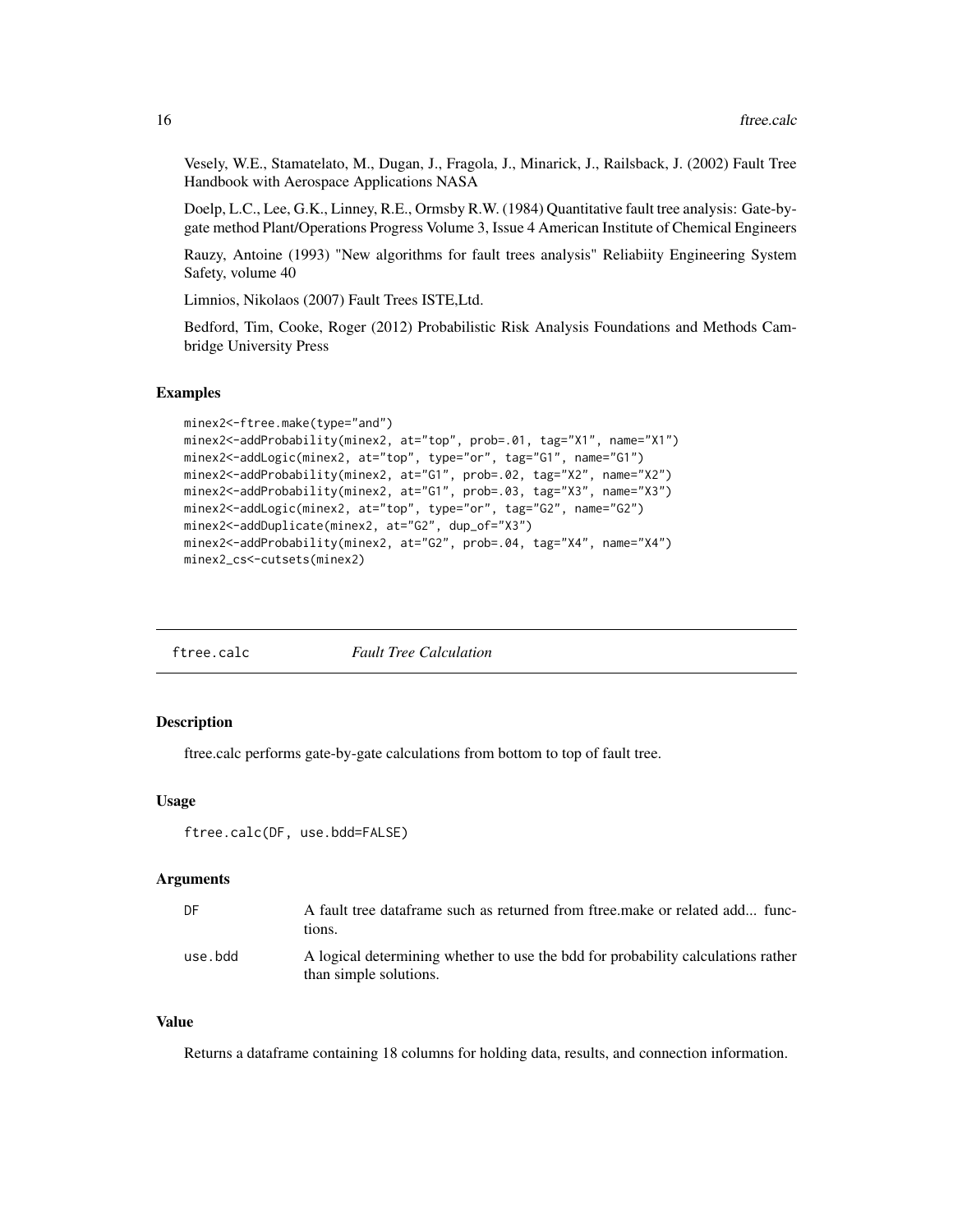#### <span id="page-16-0"></span>ftree.make 17

#### References

Nicholls, David [Editor] (2005) System Reliability Toolkit Reliability information Analysis Center

O'Connor, Patrick D.T. (1991) Practical Reliability Engineering John Wiley & Sons

Vesely, W.E., Goldberg, F.F., Roberts, N.H., Haasl, D.F. (1981) Fault Tree Handbook U.S. Nuclear Regulatory Commission

Vesely, W.E., Stamatelato, M., Dugan, J., Fragola, J., Minarick, J., Railsback, J. (2002) Fault Tree Handbook with Aerospace Applications NASA

Doelp, L.C., Lee, G.K., Linney, R.E., Ormsby R.W. (1984) Quantitative fault tree analysis: Gate-bygate method Plant/Operations Progress Volume 3, Issue 4 American Institute of Chemical Engineers

Rauzy, Antoine (1993) "New algorithms for fault trees analysis" Reliabiity Engineering System Safety, volume 40

Limnios, Nikolaos (2007) Fault Trees ISTE,Ltd.

Bedford, Tim, Cooke, Roger (2012) Probabilistic Risk Analysis Foundations and Methods Cambridge University Press

# Examples

```
minex2<-ftree.make(type="and")
minex2<-addProbability(minex2, at="top", prob=.01, tag="X1", name="X1")
minex2<-addLogic(minex2, at="top", type="or", tag="G1", name="G1")
minex2<-addProbability(minex2, at="G1", prob=.02, tag="X2", name="X2")
minex2<-addProbability(minex2, at="G1", prob=.03, tag="X3", name="X3")
minex2<-addLogic(minex2, at="top", type="or", tag="G2", name="G2")
minex2<-addDuplicate(minex2, at="G2", dup_of="X3")
minex2<-addProbability(minex2, at="G2", prob=.04, tag="X4", name="X4")
minex2<-ftree.calc(minex2, use.bdd=TRUE)
```
ftree.make *Fault Tree Creation*

#### Description

ftree.make prepares an initial, single row, dataframe, which will be built upon as the tree is developed.

#### Usage

```
ftree.make(type, reversible_cond=FALSE, cond_first=TRUE, human_pbf=NULL,
start_id=1, system_mission_time=NULL, label="", name="", name2="",
description="")
```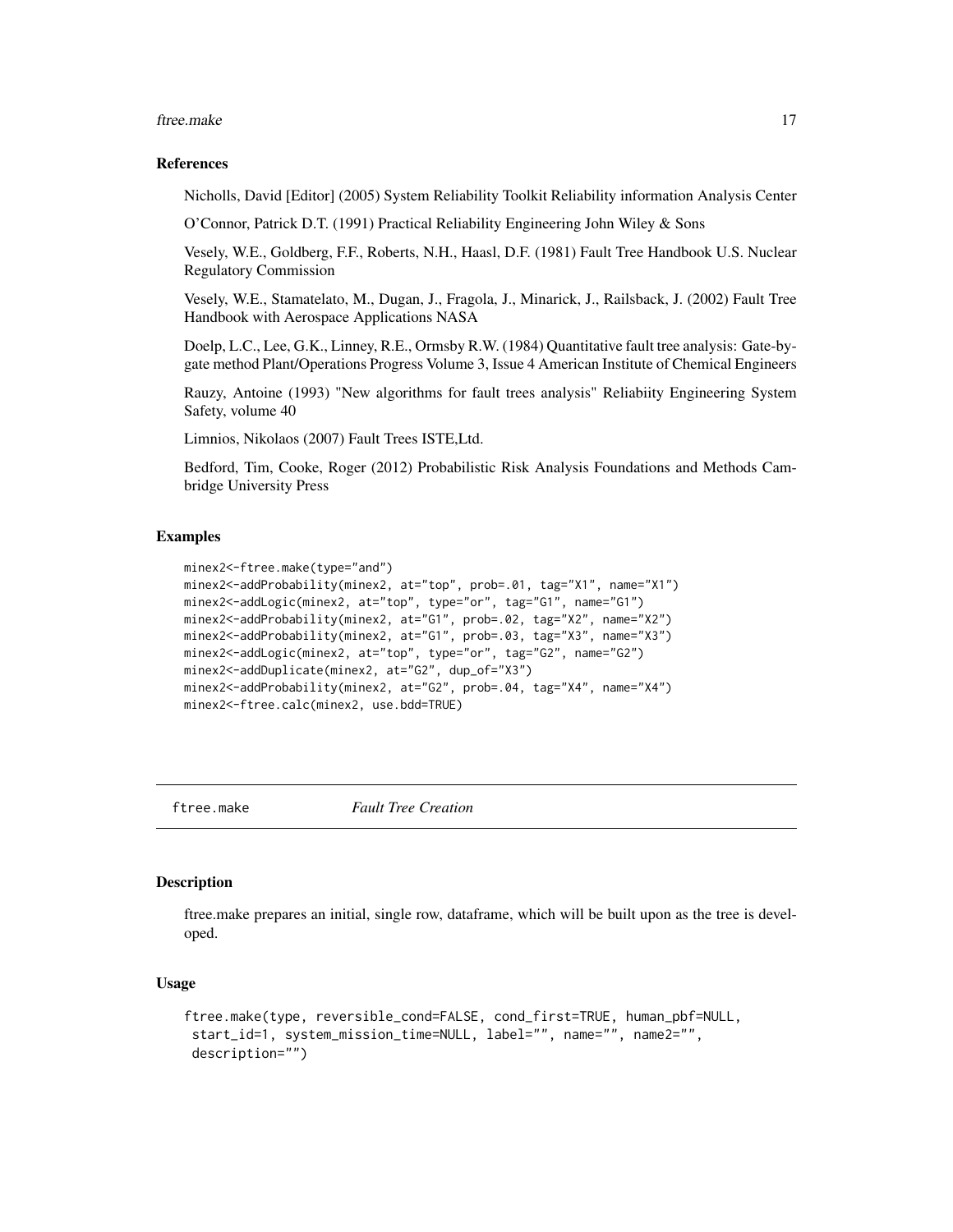#### Arguments

| type                | The logic type for the top gate. Possible gates are "or", "and", "inhibit", "prior-<br>ity", and "alarm". Gate types "vote" and "atleast" are disallowed in top event,<br>place these under an OR gate.                                                   |  |
|---------------------|-----------------------------------------------------------------------------------------------------------------------------------------------------------------------------------------------------------------------------------------------------------|--|
| reversible_cond     |                                                                                                                                                                                                                                                           |  |
|                     | A boolean value used only by the conditional gate type indicating whether repair<br>of the input condition is viable to the model.                                                                                                                        |  |
| cond_first          | A boolean signifying whether the first child to an INHIBIT, ALARM, or PRI-<br>ORITY logic gate should be taken as the condition. Alternatively, if FALSE,<br>the second child will be taken as a condition. This is primarily a graphic display<br>issue. |  |
| human_pbf           | A probability of failure for a human to respond as needed to an alarm. This<br>value is only used by the alarm gate.                                                                                                                                      |  |
| start_id            | An integer value for the starting unique ID, useful for transfer objects.                                                                                                                                                                                 |  |
| system_mission_time |                                                                                                                                                                                                                                                           |  |
|                     | An optional method for setting mission_time for the entire tree. It is also pos-<br>sible to set mission_time as a global variable. Use of system_mission_time in<br>ftree.make will take precidence.                                                     |  |
| label               | An identifying string for the logic gate. Use of label defines the convention for<br>rest of tree construction.                                                                                                                                           |  |
| name                | An identifying string for the logic gate.                                                                                                                                                                                                                 |  |
| name <sub>2</sub>   | A second line, if needed for the identifying string label                                                                                                                                                                                                 |  |
| description         | An optional string providing more detail for the resultant event.                                                                                                                                                                                         |  |

# Value

Returns a dataframe holding data, results, and connection information.

# References

Nicholls, David [Editor] (2005) System Reliability Toolkit Reliability information Analysis Center

O'Connor, Patrick D.T. (1991) Practical Reliability Engineering John Wiley & Sons

Vesely, W.E., Goldberg, F.F., Roberts, N.H., Haasl, D.F. (1981) Fault Tree Handbook U.S. Nuclear Regulatory Commission

Vesely, W.E., Stamatelato, M., Dugan, J., Fragola, J., Minarick, J., Railsback, J. (2002) Fault Tree Handbook with Aerospace Applications NASA

Doelp, L.C., Lee, G.K., Linney, R.E., Ormsby R.W. (1984) Quantitative fault tree analysis: Gate-bygate method Plant/Operations Progress Volume 3, Issue 4 American Institute of Chemical Engineers

# Examples

mytree <- ftree.make(type="and", name="a specific undesired event")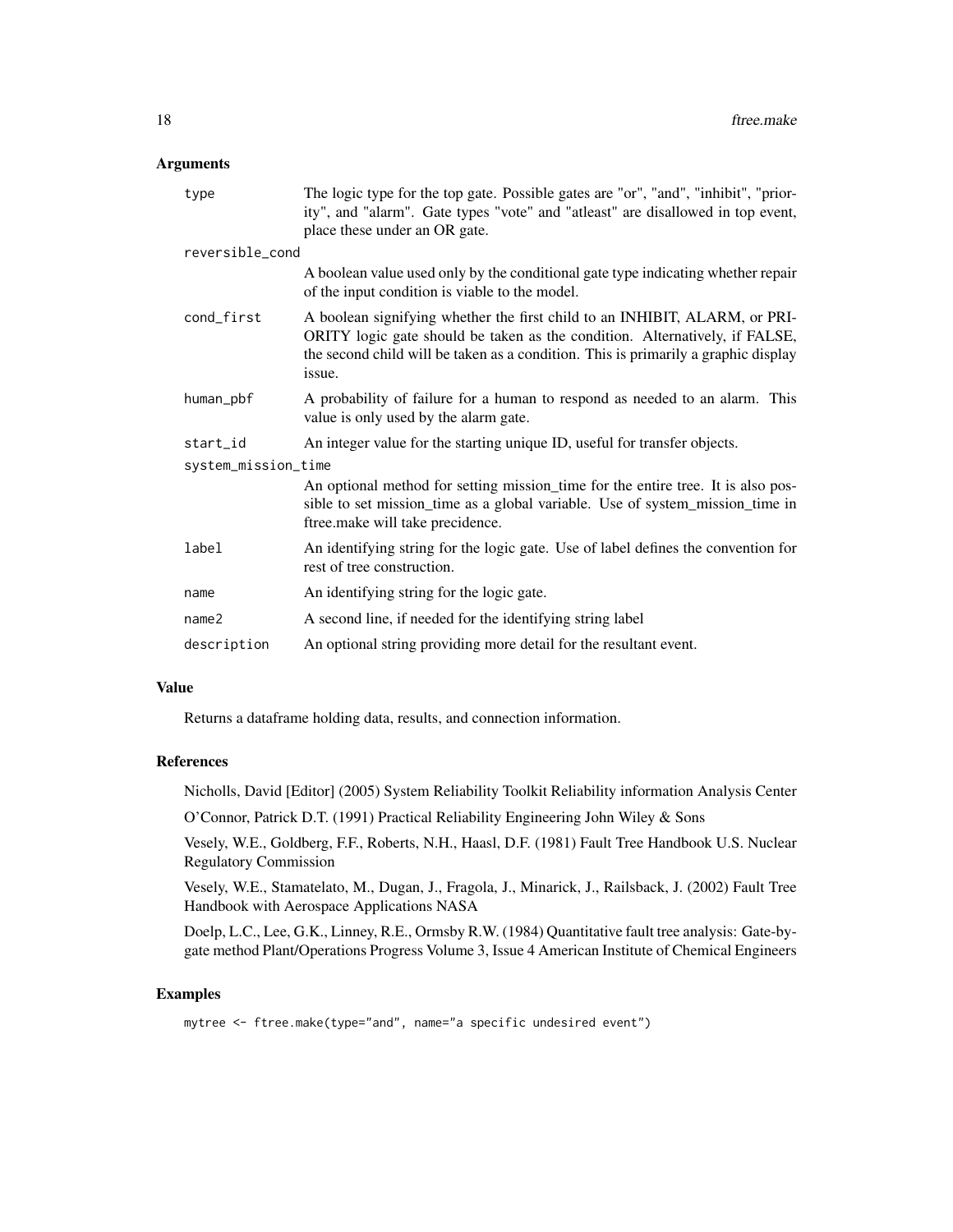<span id="page-18-0"></span>

# Description

Prepares a BDD string in if-then-else form '<tag,if,else>'

# Usage

```
ftree2bdd(DF, ft_node=1)
```
# Arguments

| DF      | A fault tree dataframe object.                               |
|---------|--------------------------------------------------------------|
| ft_node | A gate node ID treated as top of (sub)tree to be calculated. |

#### References

Rauzy, Antoine (1993) "New algorithms for fault trees analysis" Reliabiity Engineering System Safety, volume 40

Limnios, Nikolaos (2007) Fault Trees ISTE,Ltd.

ftree2html *Fault Tree Rendered in HTML*

# Description

Prepares a web page from an ftree dataframe for a visualization of the data.

# Usage

```
ftree2html(DF,dir="", write_file=FALSE)
```
# Arguments

| DF         | A fault tree dataframe object.                                              |
|------------|-----------------------------------------------------------------------------|
| dir        | A character string for an absolute directory in which R can read and write. |
| write file | A logical controlling whether to perform the write operation.               |

# Value

Returns a character vector with escaped quote characters, suitable for writing to disk. Optionally, this vector will be written to a file taking the name of the object passed in as DF and appending '.html'.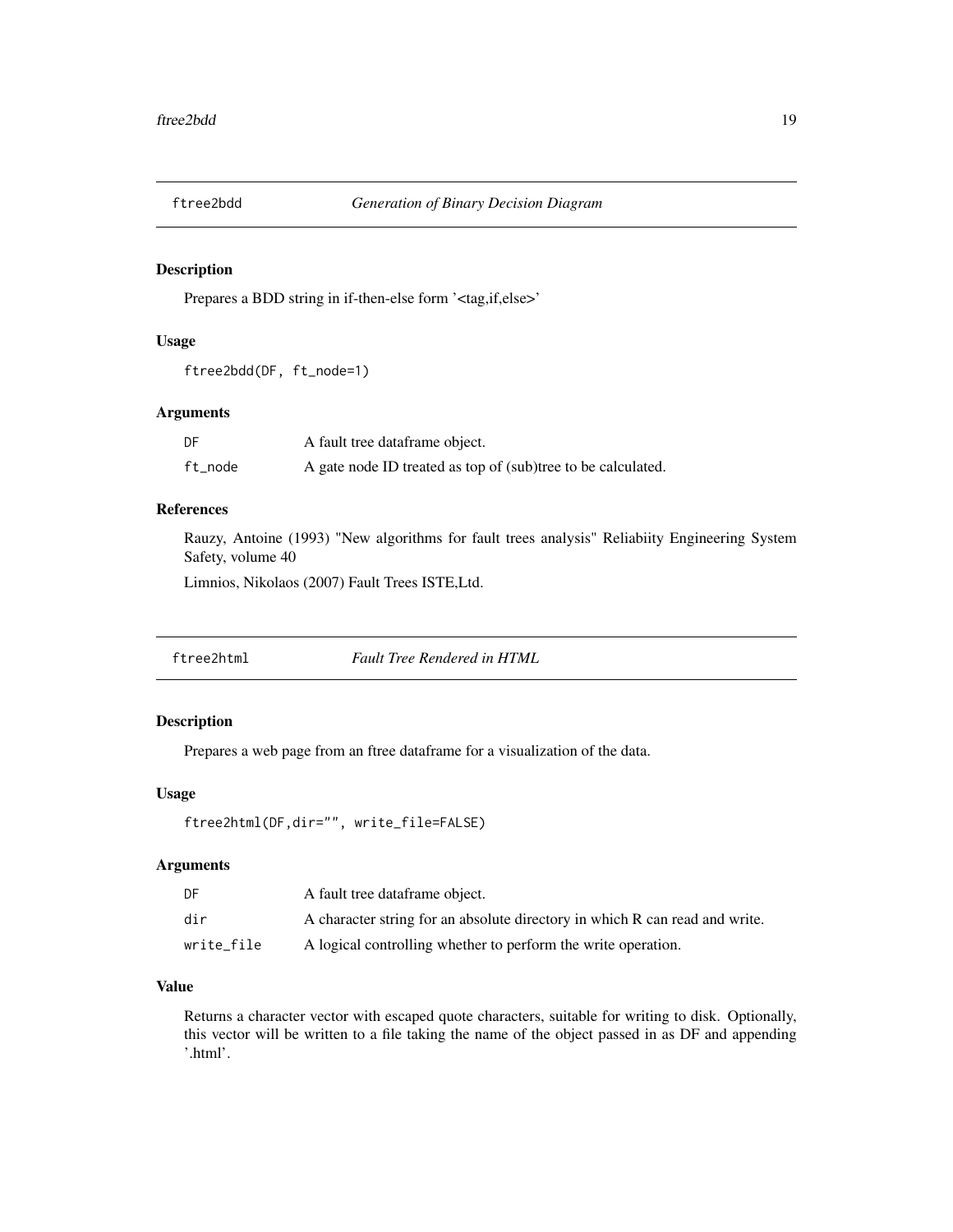# References

Nicholls, David [Editor] (2005) System Reliability Toolkit Reliability information Analysis Center O'Connor, Patrick D.T. (1991) Practical Reliability Engineering John Wiley & Sons

# Examples

```
mytree <- ftree.make(type="or", name="site power loss")
ftree2html(mytree)
```
ftree2table *Fault Tree Tabular Subview*

# Description

Delivers an informative subview from an ftree dataframe with condensed output.

#### Usage

ftree2table(DF)

# Arguments

DF A fault tree dataframe object.

#### Value

Returns a new condensed dataframe that is a subview of the ftree object.

# References

Nicholls, David [Editor] (2005) System Reliability Toolkit Reliability information Analysis Center

O'Connor, Patrick D.T. (1991) Practical Reliability Engineering John Wiley & Sons

#### Examples

```
mytree <- ftree.make(type="or", name="site power loss")
ftree2table(mytree)
```
<span id="page-19-0"></span>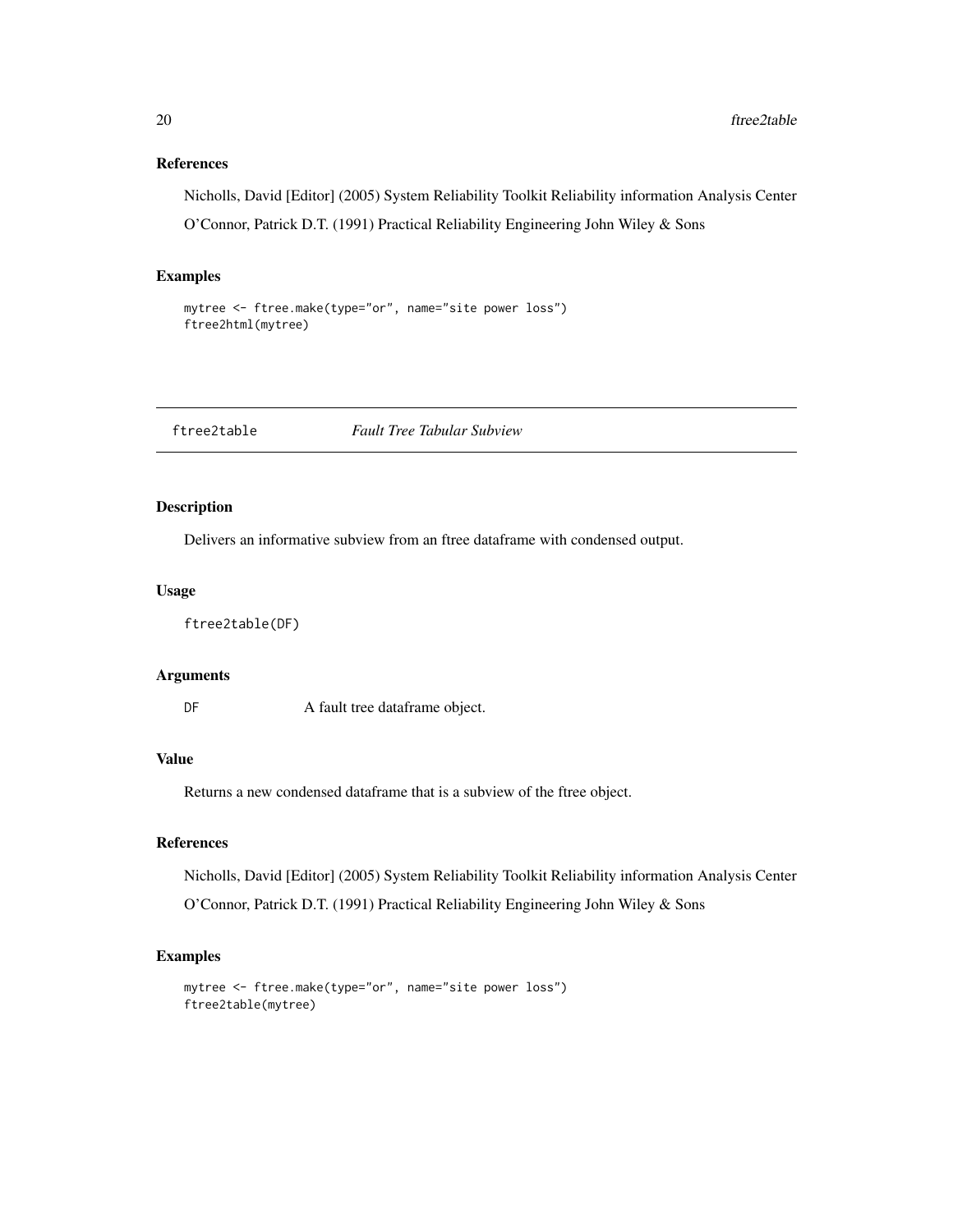<span id="page-20-0"></span>hierarchyDF2json *JSON formatting for tabular hierarchy data*

# Description

Converts data from a flat-table dataframe to a recursive json structure suitable for passing to D3 heirarchy objects.

#### Usage

```
hierarchyDF2json(DF,id.col=1, parent.col=2, data.col=NULL,
children.key="children", keys.tolower=TRUE, reverse_child_order=FALSE,
dir="", write_file=FALSE )
```
# Arguments

| DF                  | A dataframe object with unique identification column and a column containing<br>parent node identifications. The first row must contain the root node of the<br>hierarchy.                  |  |
|---------------------|---------------------------------------------------------------------------------------------------------------------------------------------------------------------------------------------|--|
| id.col              | The name or number of the column holding unique identifiers, default is 1.                                                                                                                  |  |
| parent.col          | The name or number of the column holding parent node identifications, default<br>is 2. Entry in row one of this column will be ignored.                                                     |  |
| data.col            | A vector of column numbers from the dataframe to be passed as json data, de-<br>fault is all columns.                                                                                       |  |
| children.key        | A string to be used as the key for children entries.                                                                                                                                        |  |
| keys.tolower        | A logical indicating whether to convert column names of the input data frame to<br>lower case, when passing keys to the json format.                                                        |  |
| reverse_child_order |                                                                                                                                                                                             |  |
|                     | A logical indicating whether to reverse the order of child nodes under each par-<br>ent. This is useful when desiring nodes to form from top to bottom in a horizon-<br>tal tree structure. |  |
| dir                 | A character string for an absolute directory in which R can read and write.                                                                                                                 |  |
| write_file          | A logical controlling whether to perform the write operation.                                                                                                                               |  |

# Value

Returns a character vector with escaped quote characters, suitable for writing to disk. Optionally, this vector will be written to a file taking the name of the object passed in as DF and appending '.json'.

# References

Nicholls, David [Editor] (2005) System Reliability Toolkit Reliability information Analysis Center O'Connor, Patrick D.T. (1991) Practical Reliability Engineering John Wiley & Sons Ericson II, Clifton A. (2011) Fault Tree Analysis Primer CreateSpace Inc.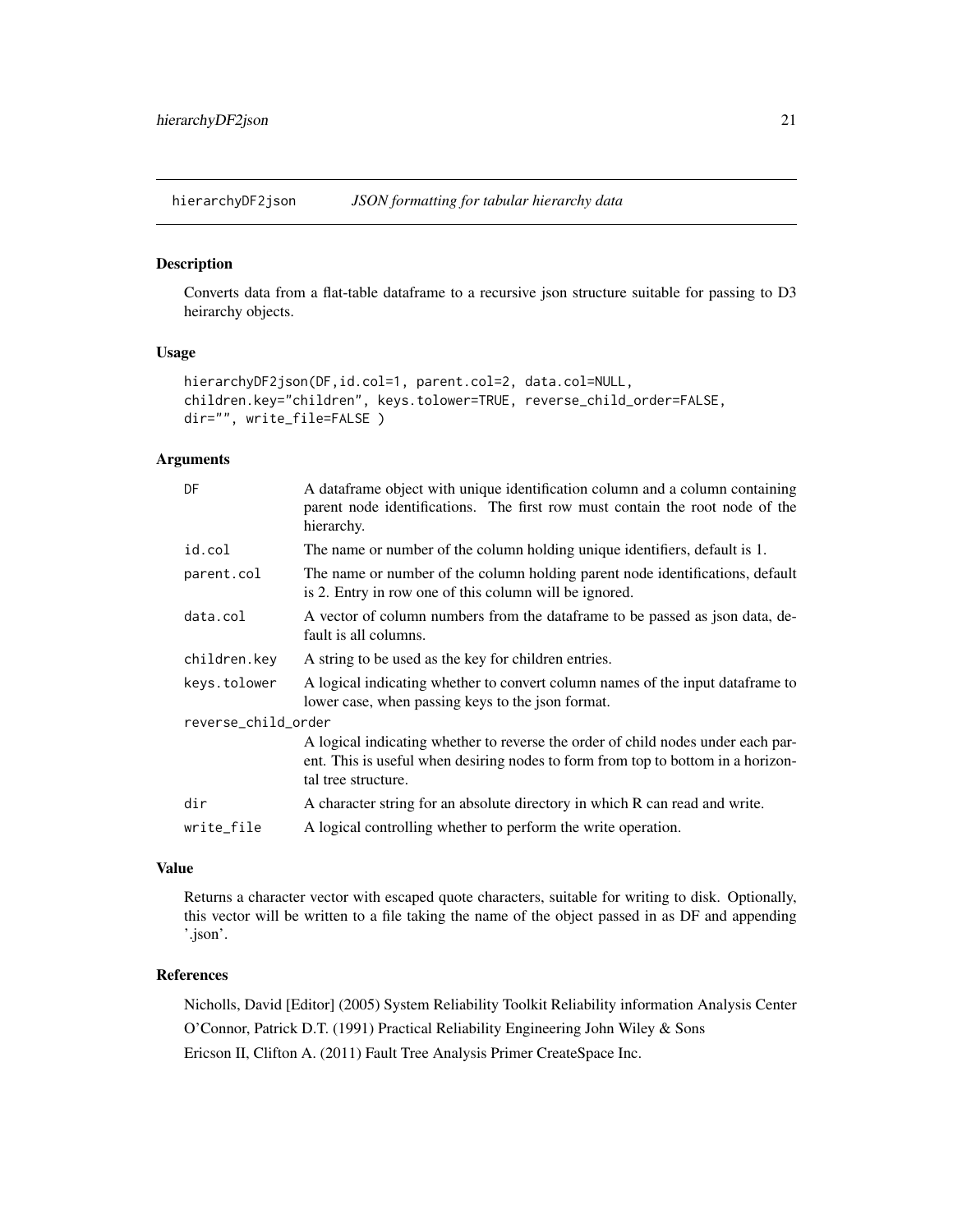```
mytree <- ftree.make(type="or", name="conveyor belt fire")
hierarchyDF2json(mytree, id.col=1, parent.col=2, data.col=c(1,2))
```
parameter\_conversion *Parameter Conversion Helper Functions*

#### Description

Access to a set of functions performing paramter conversions applicable to FaultTree scripting needs,

#### Usage

parameter\_conversion(conv, param)

#### Arguments

| conv  | A string holding the name of a cnversion function, or its assigned numerical<br>equivalent. |
|-------|---------------------------------------------------------------------------------------------|
| param | A vector holding values appropriate for the requested conversion. See Details<br>below.     |

# Details

Conversion functions and their expected arguments are listed as follows:

conv param[1] param[2] param[3] 1 "prob2lam" prob 2 "prob2meanw" prob wshape time\_shift 3 "wscale2mean" wscale wshape time\_shift 4 "meanw2scale" wmean wshape time\_shift 5 "sigma2ef" sigma conf\_limit 6 "ef2sigma" ErrFunc conf\_limit 7 "meanln2mu" meanln sigma

#### Value

Returns a value according to the conversion requested.

#### References

Fussell, J., Vesely, W.E. (1972) A New Method for Obtaining Cut Sets for Fault Trees Transactions ANS, No. 15

Ericson, Clifton A. II (2011) Fault Tree Analysis Primer CreateSpace Inc.

Nicholls, David [Editor] (2005) System Reliability Toolkit Reliability information Analysis Center

O'Connor, Patrick D.T. (1991) Practical Reliability Engineering John Wiley & Sons

Vesely, W.E., Goldberg, F.F., Roberts, N.H., Haasl, D.F. (1981) Fault Tree Handbook U.S. Nuclear Regulatory Commission

Vesely, W.E., Stamatelato, M., Dugan, J., Fragola, J., Minarick, J., Railsback, J. (2002) Fault Tree Handbook with Aerospace Applications NASA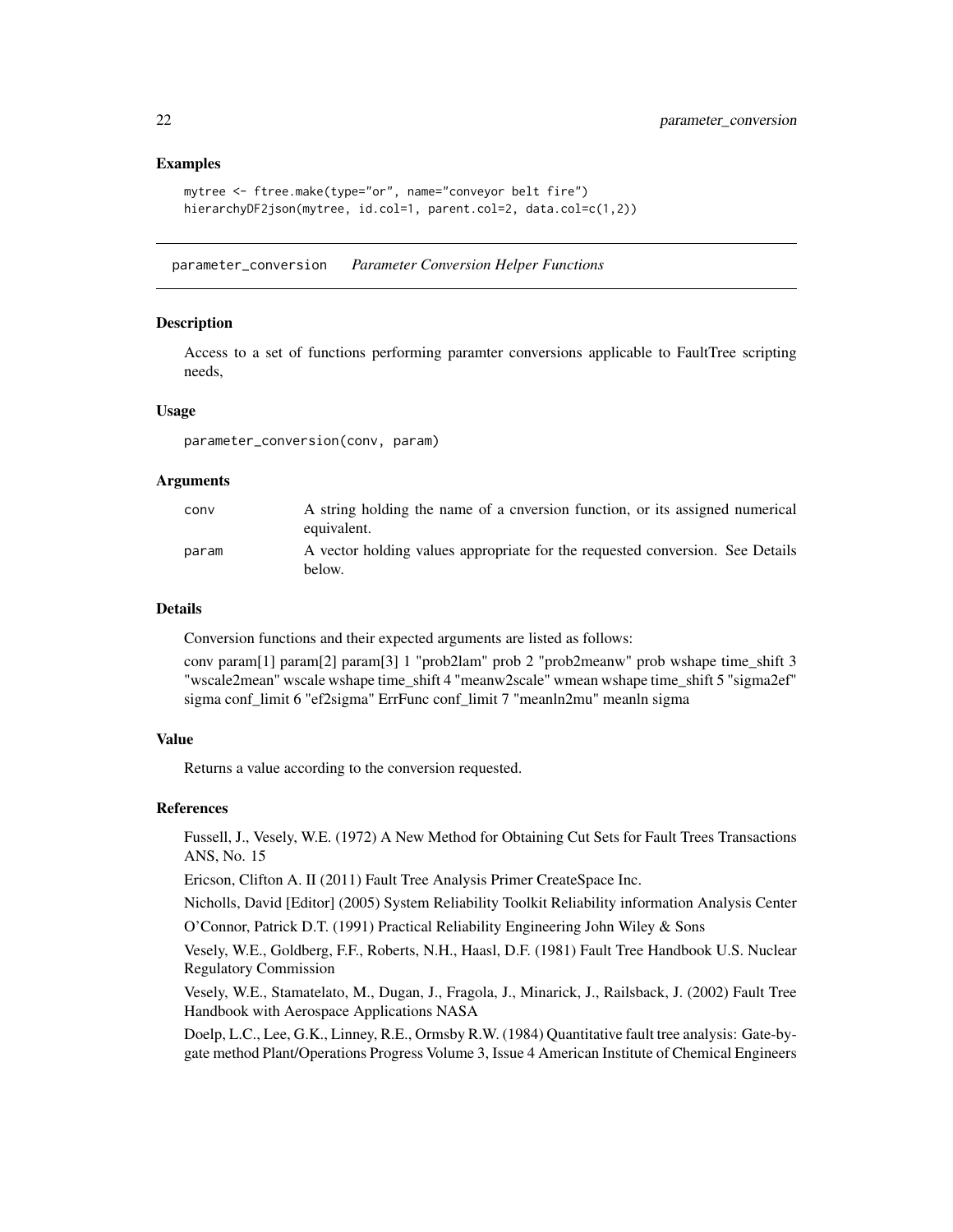```
mission_time=20
mttf<-1/parameter_conversion("prob2lam", .2)
```
#### pc *Parameter Conversion Helper Functions*

#### Description

Access to a set of functions performing paramter conversions applicable to FaultTree scripting needs,

#### Usage

pc(conv, param)

# Arguments

| conv  | A string holding the name of a cnversion function, or its assigned numerical                 |
|-------|----------------------------------------------------------------------------------------------|
|       | equivalent.<br>A vector holding values appropriate for the requested conversion. See Details |
| param | below.                                                                                       |

# Details

Conversion functions and their expected arguments are listed as follows:

conv param[1] param[2] param[3] 1 "prob2lam" prob 2 "prob2meanw" prob wshape time\_shift 3 "wscale2mean" wscale wshape time\_shift 4 "meanw2scale" wmean wshape time\_shift 5 "sigma2ef" sigma conf\_limit 6 "ef2sigma" ErrFunc conf\_limit 7 "meanln2mu" meanln sigma

#### Value

Returns a value according to the conversion requested.

#### References

Fussell, J., Vesely, W.E. (1972) A New Method for Obtaining Cut Sets for Fault Trees Transactions ANS, No. 15

Ericson, Clifton A. II (2011) Fault Tree Analysis Primer CreateSpace Inc.

Nicholls, David [Editor] (2005) System Reliability Toolkit Reliability information Analysis Center

O'Connor, Patrick D.T. (1991) Practical Reliability Engineering John Wiley & Sons

Vesely, W.E., Goldberg, F.F., Roberts, N.H., Haasl, D.F. (1981) Fault Tree Handbook U.S. Nuclear Regulatory Commission

Vesely, W.E., Stamatelato, M., Dugan, J., Fragola, J., Minarick, J., Railsback, J. (2002) Fault Tree Handbook with Aerospace Applications NASA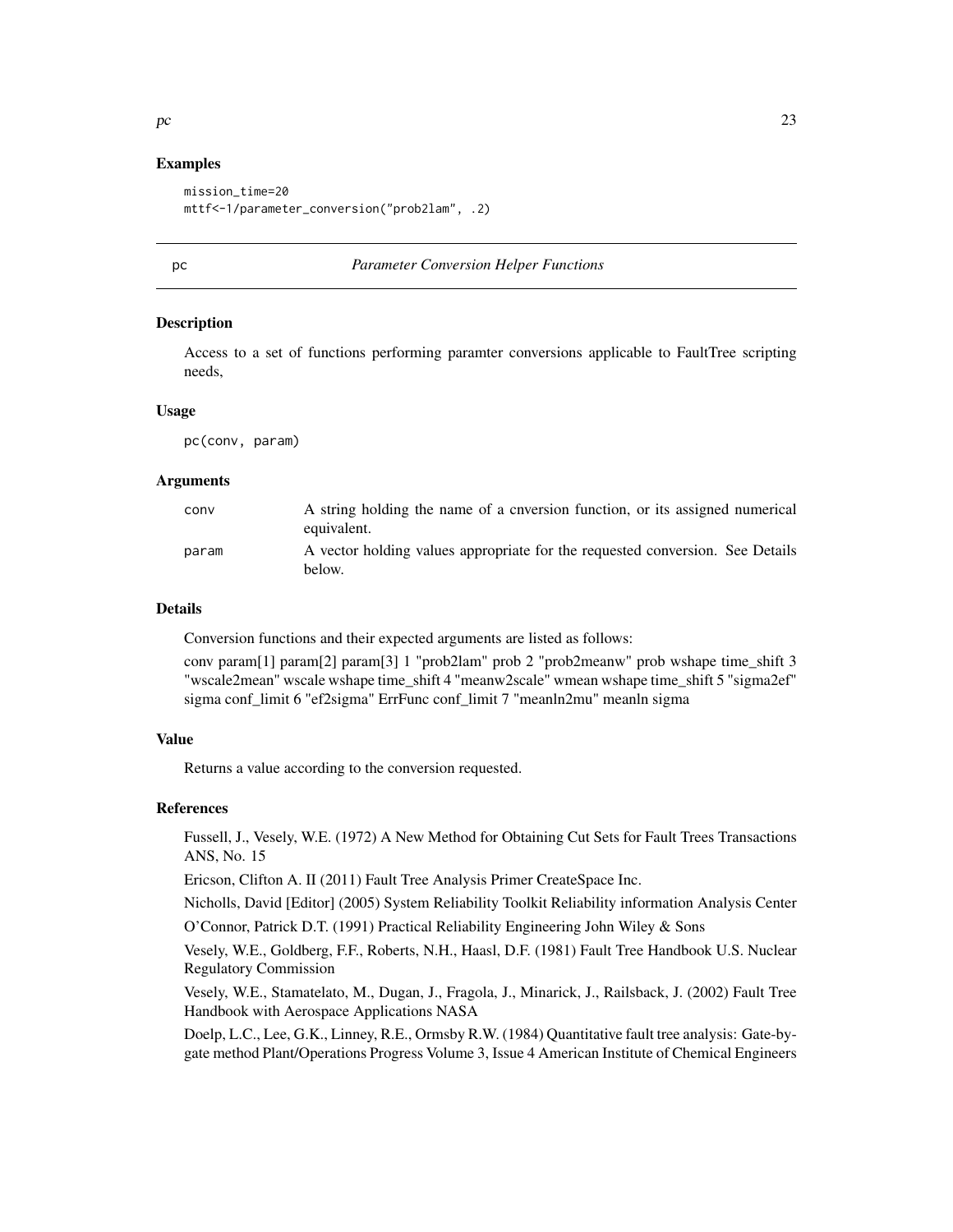```
mission_time=20
mttf<-1/pc(1, .2)
```
prob2lam *reverse calculation of exponential lambda from probability*

# Description

A simplistic helper function for converting fixed probability to a fail rate using known exposure time.

#### Usage

prob2lam(prob)

#### Arguments

prob A fixed probability value that is to be converted to fail rate for exposed element entry.

# Value

Returns the lambda value that will produce the fixed probability with environment object mission\_time.

# References

Nicholls, David [Editor] (2005) System Reliability Toolkit Reliability information Analysis Center

O'Connor, Patrick D.T. (1991) Practical Reliability Engineering John Wiley & Sons

Ericson II, Clifton A. (2011) Fault Tree Analysis Primer CreateSpace Inc.

# Examples

```
mission_time<-8760
mttf=1/prob2lam(.6)
```
<span id="page-23-0"></span>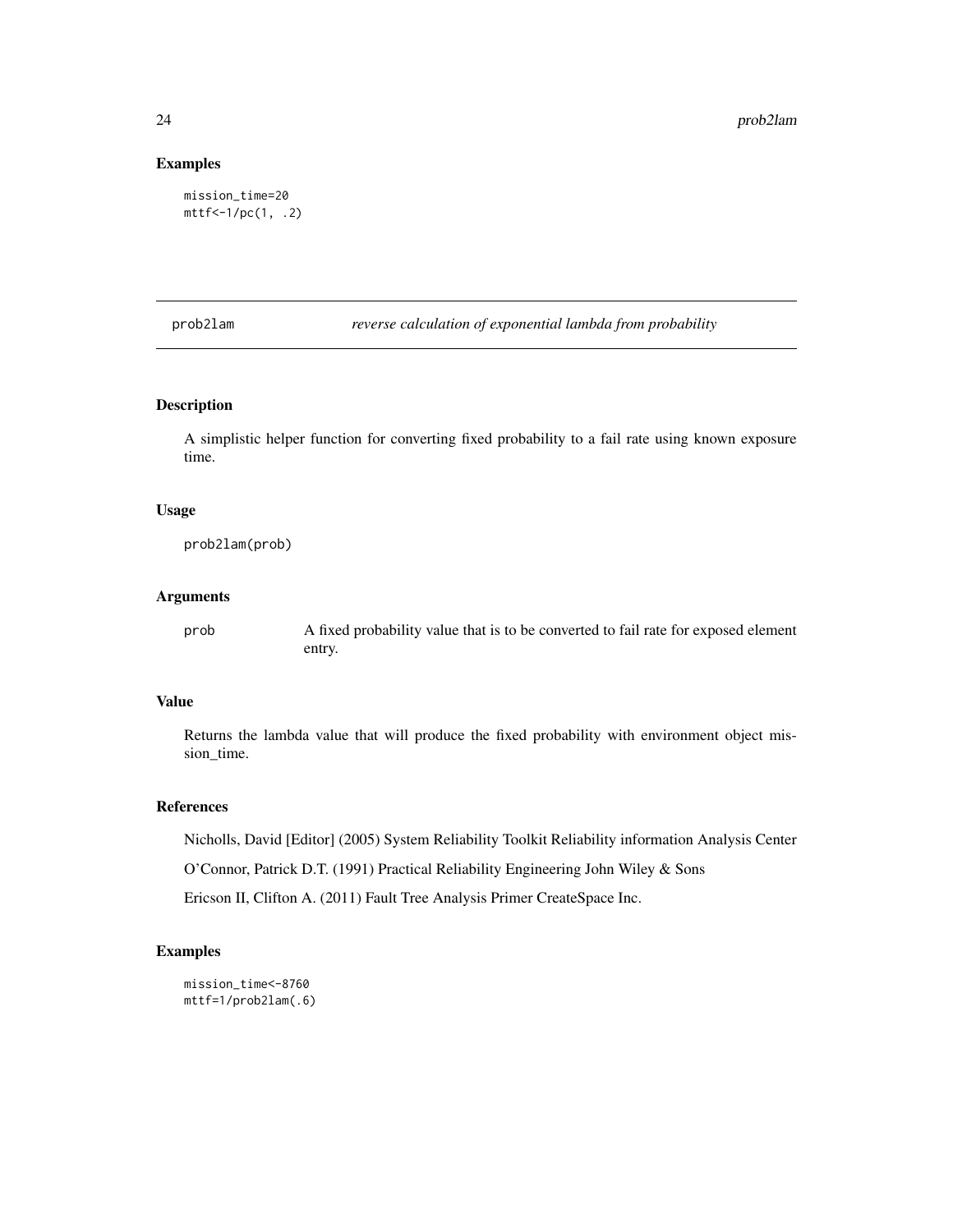<span id="page-24-0"></span>

#### Description

Performs a calculation at a selected fault tree gate node.

#### Usage

probability(DF, ft\_node=1, method="bdd")

## Arguments

| DF      | A fault tree dataframe object.                               |
|---------|--------------------------------------------------------------|
| ft node | A gate node ID treated as top of (sub)tree to be calculated. |
| method  | The method for calculation either 'bdd' or 'mcub'            |

#### Details

For BDD probability a binary decision diagram is generated on which a recusive algorithm is operated to generate the exact probablility. For mcub (minimal cutset upper bound) the mocus algorithm is run to determine minimal cutsets. The upper bound estimate for probability is calculated by a probabilistic sum of the individual cutset probabilities.

# References

Ericson, Clifton A. II (2011) Fault Tree Analysis Primer CreateSpace Inc.

Ericson, Clifton A. II (2005) Hazard Analysis Techniques for System Safety John Wiley & Sons

Rauzy, Antoine (1993) "New algorithms for fault trees analysis" Reliabiity Engineering System Safety, volume 40

Limnios, Nikolaos (2007) Fault Trees ISTE,Ltd.

Bedford, Tim, Cooke, Roger (2012) Probabilistic Risk Analysis Foundations and Methods Cambridge University Press

tagconnect *Interpretation of Node ID by tag Name*

### **Description**

Enables tree building improvement by allowing reference to nodes by tag.

#### Usage

tagconnect(DF, at, source=FALSE)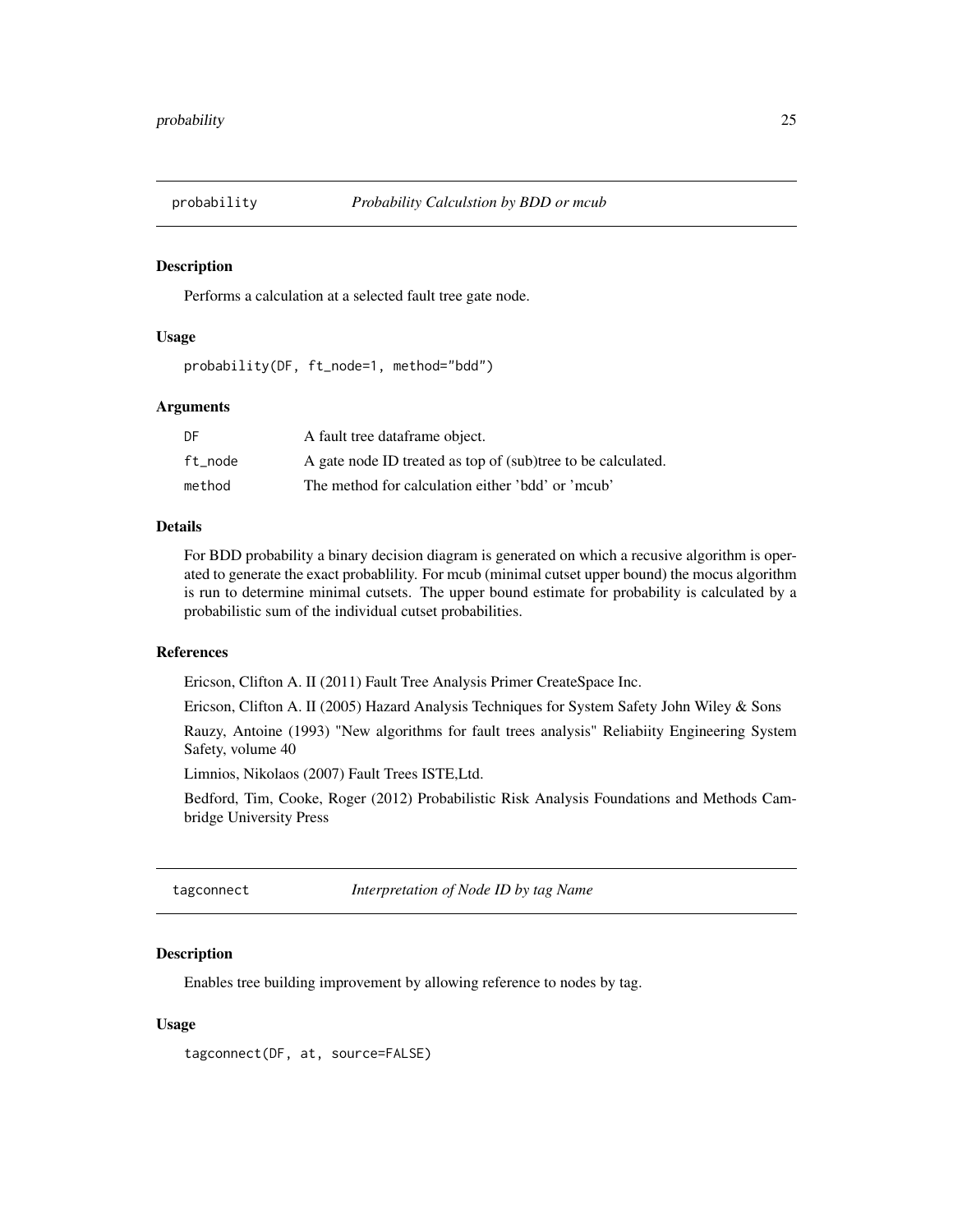# <span id="page-25-0"></span>**Arguments**

| DF     | A fault tree dataframe such as returned from ftree make or related add func-<br>tions.                                                                                                                                         |
|--------|--------------------------------------------------------------------------------------------------------------------------------------------------------------------------------------------------------------------------------|
| at     | An ID value or tag name for reference to a node.                                                                                                                                                                               |
| source | A logical indicating whether to evaluate multiple occurences of the tag to iden-<br>tify the source of duplication. Default of FALSE will cause the function to fail<br>in case of multiple occurence of tag provided as 'at'. |

# Value

Returns the ID value for the node whether it is a tag string or the actual ID value.

#### References

Nicholls, David [Editor] (2005) System Reliability Toolkit Reliability information Analysis Center

O'Connor, Patrick D.T. (1991) Practical Reliability Engineering John Wiley & Sons

Vesely, W.E., Goldberg, F.F., Roberts, N.H., Haasl, D.F. (1981) Fault Tree Handbook U.S. Nuclear Regulatory Commission

Vesely, W.E., Stamatelato, M., Dugan, J., Fragola, J., Minarick, J., Railsback, J. (2002) Fault Tree Handbook with Aerospace Applications NASA

Doelp, L.C., Lee, G.K., Linney, R.E., Ormsby R.W. (1984) Quantitative fault tree analysis: Gate-bygate method Plant/Operations Progress Volume 3, Issue 4 American Institute of Chemical Engineers

#### Examples

```
mytree <-ftree.make(type="and", name="common cause failure", name2="of redundant pumps")
mytree<-addActive(mytree,at="top",mttf=3,mttr=12/8760, tag="p1", name="Pump")
mytree <- addProbability(mytree, at="top", prob=.05, name="common cause", name2="beta factor")
pumpIDvalue<-tagconnect(mytree, at="p1")
```
test.ftree *Fault Tree Object Test*

#### Description

test.ftree compares dataframe column names with those of an ftree object.

#### Usage

```
test.ftree(DF)
```
#### Arguments

DF A FaultTree dataframe object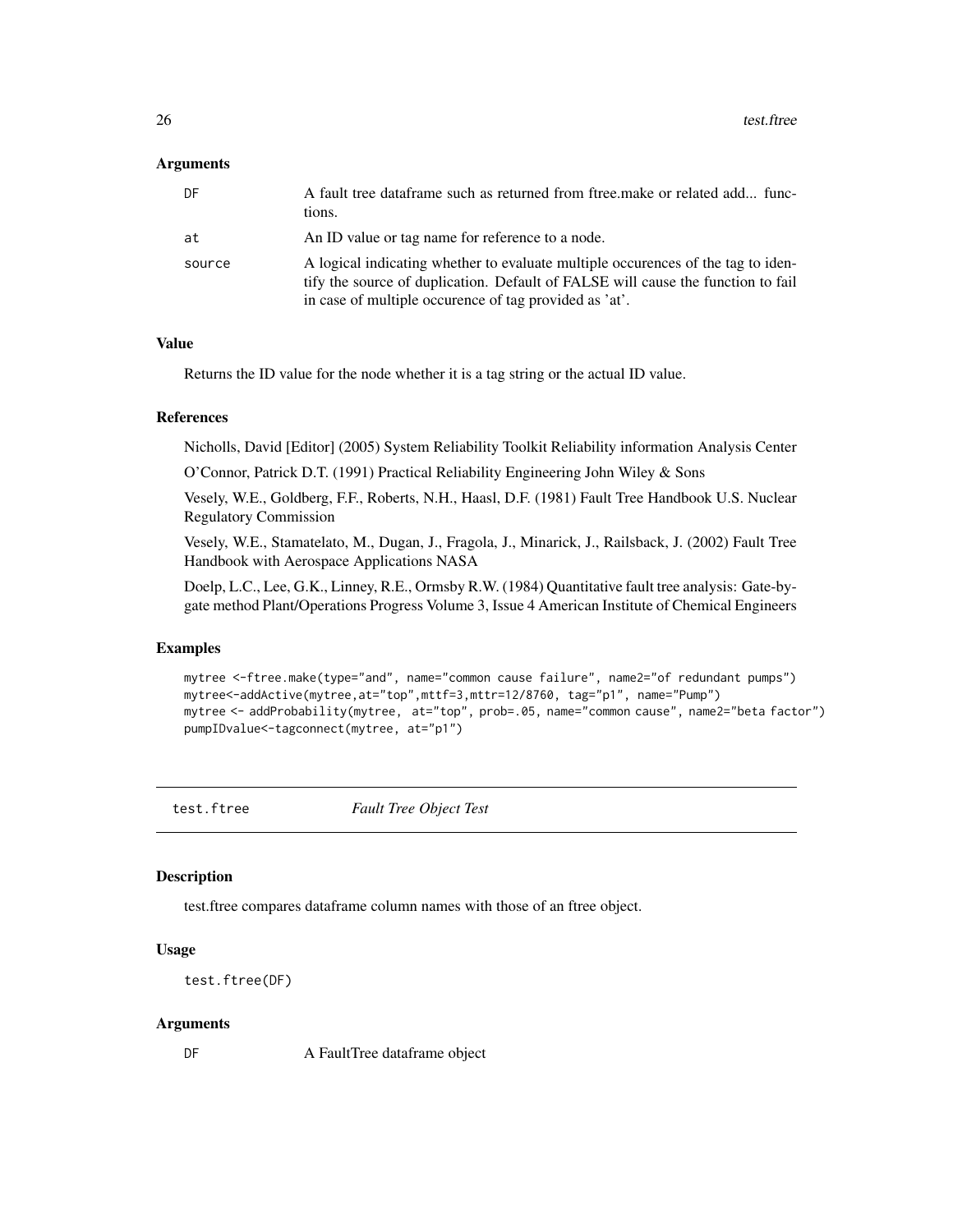#### test.ftree 27

# Value

Returns True for object match, else False.

# References

Nicholls, David [Editor] (2005) System Reliability Toolkit Reliability information Analysis Center O'Connor, Patrick D.T. (1991) Practical Reliability Engineering John Wiley & Sons

# Examples

```
mytree <- ftree.make(type="or", name="site power loss")
test.ftree(mytree)
```